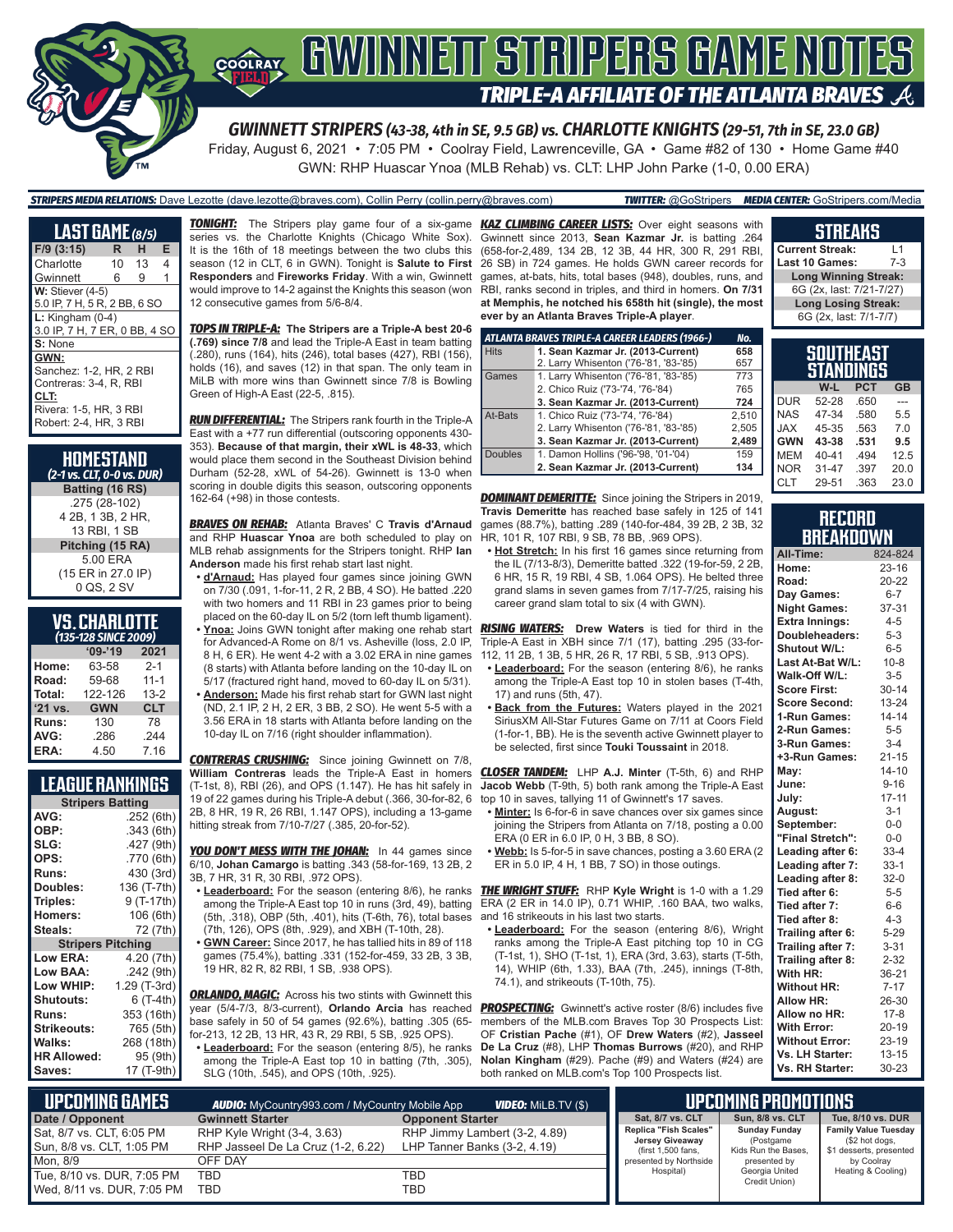

#### *FRIDAY, AUGUST 6, 2021 VS. CHARLOTTE*

#### **MANAGER MATT TUIASOSOPO**

**Matt Tuiasosopo** is in his first season as Gwinnett manager and his third season as a coach in the Atlanta Braves organization in 2021. He was named the seventh manager in team history on 3/30/21. Tuiasosopo is both the youngest manager in team history (turned 35 on 5/10) and the first former Gwinnett player to manage the club (hit .221 with 19 HR, 73 RBI in 178 games from 2016-17).

Tuiasosopo made his managerial debut in 2019 with Class-A Rome, leading the club to a 65-74 record and earning Atlanta's Bobby Cox Award for minor league manager of the year. He was set to return to Rome in 2020, but was reassigned to the Braves Alternate Training Site at Coolray Field once the MiLB season was canceled.

| Tuiasosopo's Managerial Career | Games | W-L     | <b>PCT</b> | <b>Plavoffs</b> |
|--------------------------------|-------|---------|------------|-----------------|
| With Gwinnett (1 Season):      | 81    | 43-38   | .531       |                 |
| MiLB Career (2 Seasons):       | 220   | 108-112 | 491        |                 |

*All staff bios available in the 2021 Stripers Media Guide*

|                            | EJECTIONS (3)            |                         |
|----------------------------|--------------------------|-------------------------|
| Player/Coach               | Date/Inning              | <b>Umpire</b>           |
| <b>Ryan Goins</b>          | 5/25 vs. MEM, 7th Inning | <b>HP Clint Vondrak</b> |
| <b>MGR Matt Tuiasosopo</b> | 6/3 vs. JAX, 8th Inning  | <b>HP Alex Tosi</b>     |
| Travis Snider              | 7/30 at MEM, 8th Inning  | HP John Bacon           |

|                       |                        |           |                                      |            | TEAM DEFENSE (6TH IN TRIPLE-A EAST)                |           |           |
|-----------------------|------------------------|-----------|--------------------------------------|------------|----------------------------------------------------|-----------|-----------|
| <b>PCT</b>            | G                      | ТC        | <b>PO</b>                            | A          | Е                                                  | <b>DP</b> | ΤP        |
| .983                  | 81                     | 2895      | 2108                                 | 738        | 49                                                 | 80        |           |
| <b>Catchers</b>       |                        | <b>SB</b> | CS                                   | <b>ATT</b> | <b>PCT</b>                                         | <b>PB</b> | W-L       |
| Casteel, Ryan         |                        |           | 0                                    |            | .000                                               |           | $1 - 1$   |
| Contreras, William    |                        | 5         | 0                                    | 5          | .000                                               | 2         | $11 - 1$  |
| d'Arnaud, Travis      |                        |           | U                                    |            | .000                                               |           | $3 - 1$   |
| Jackson, Alex         |                        | 10        | 4                                    | 14         | .286                                               |           | $11 - 12$ |
| Lucroy, Jonathan      |                        | 18        | 5                                    | 23         | .217                                               |           | $8 - 15$  |
| Martinez. Carlos      |                        | 3         | 0                                    | 3          | .000                                               |           | $2 - 1$   |
| Morales, Jonathan     |                        | 10        | 3                                    | 13         | .231                                               |           | $7 - 7$   |
| l Total:              |                        | 48        | 12                                   | 60         | .200                                               | 7         | 43-38     |
|                       | Outfield Assists (21): |           | Almonte (1), Inciarte (1), Pache (1) |            | Waters (8), Demeritte (4), Ervin (4), Sanchez (2), |           |           |
| Pitcher Pickoffs (2): |                        |           | Y. Lopez (1), Muller (1)             |            |                                                    |           |           |
| Catcher Pickoffs (2): |                        |           | Casteel (1), Jackson (1)             |            |                                                    |           |           |

## **STARTS**

|     | <b>By Batting Order</b>                                                                     |
|-----|---------------------------------------------------------------------------------------------|
| 1:  | Waters (56), Pache (11), Inciarte (6), Arcia (5), Almonte (1), Ervin (1), Sanchez (1)       |
| 2:  | Pache (26), Kipnis (22), Arcia (14), Goins (7), Demeritte (3), Waters (3),                  |
|     | Almonte (1), Camargo (1), Ervin (1), Gore (1), Heredia (1) Sanchez (1)                      |
| 3:  | Arcia (34), Camargo (29), d'Arnaud (4), Demeritte (4), Jackson (3), Kipnis (3), Lucroy (3), |
|     | Contreras (1)                                                                               |
| 4:  | Camargo (30), Jackson (17), Demeritte (14), Lucroy (5), Contreras (4), Kipnis (4),          |
|     | Almonte (3), Casteel (3), Kazmar Jr. (1)                                                    |
| 5:  | Contreras (14), Lucroy (13), Goins (10), Kazmar Jr. (10), Almonte (8), Jackson (8),         |
|     | Demeritte (5), Kipnis (5), Camargo (3), Snider (2), Casteel (1), Ervin (1), Sanchez (1)     |
| 6:  | Goins (17), Kazmar Jr. (10), Casteel (9), Ervin (8), Snider (8), Demeritte (7),             |
|     | Lucroy (5), Almonte (4), Pache (4), Sanchez (4), Waters (4), Jackson (1)                    |
| 7:  | Ervin (20), Kazmar Jr. (15), Goins (10), Sanchez (10), Snider (10), Pache (5),              |
|     | Casteel (4), Demeritte (4), Morales (2), Almonte (1)                                        |
| 8:  | Sanchez (27), Ervin (11), Morales (11), Kazmar Jr. (9), Snider (7), Goins (5),              |
|     | Casteel (4), Gore (4), Brugman (1), Martinez (1), Unroe (1)                                 |
| 9:  | Starting Pitchers (48), Sanchez (10), Morales (9), Snider (3), Casteel (2), Ervin (2),      |
|     | Gore (2), Kazmar Jr. (2), Martinez (2), Unroe (1)                                           |
|     | <b>By Position</b>                                                                          |
| C:  | Jackson (23), Lucroy (23), Morales (14), Contreras (12), d'Arnaud (4), Martinez (3),        |
|     | Casteel (2)                                                                                 |
| 1B: | Camargo (32), Casteel (19), Snider (12), Kazmar Jr. (8), Morales (5), Lucroy (2),           |
|     | Unroe (2), Goins (1)                                                                        |
| 2B: | Kipnis (26), Goins (19), Sanchez (19), Kazmar Jr. (15), Arcia (1), Morales (1)              |
| 3B: | Camargo (28), Kazmar Jr. (23), Sanchez (17), Goins (8), Arcia (3), Morales (2)              |
| SS: | Arcia (44), Goins (21), Sanchez (14), Camargo (1), Kazmar Jr. (1)                           |
| LF: | Waters (25), Ervin (20), Almonte (9), Gore (7), Snider (7), Kipnis (5), Arcia (4),          |
|     | Demeritte (2), Heredia (1), Sanchez (1)                                                     |
| CF: | Pache (44), Waters (26), Ervin (6), Inciarte (5)                                            |
| RF: | Demeritte (32), Ervin (17), Waters (12), Almonte (8), Snider (8), Sanchez (3),              |
|     | Camargo (1)                                                                                 |
| DH: | Contreras (7), Jackson (6), Demeritte (3), Kipnis (3), Snider (3), Casteel (2), Pache (2),  |
|     | Almonte (1), Arcia (1), Brugman (1), Camargo (1), Ervin (1), Inciarte (1), Lucroy (1)       |
|     |                                                                                             |
|     |                                                                                             |

|               | VS. 2021 OPPONENTS |           |              |               |         |             |              |  |  |  |  |  |  |  |
|---------------|--------------------|-----------|--------------|---------------|---------|-------------|--------------|--|--|--|--|--|--|--|
|               | Home               | Road      | <b>Total</b> |               | Home    | <b>Road</b> | <b>Total</b> |  |  |  |  |  |  |  |
| <b>I</b> CLT  | $2 - 1$            | $11 - 1$  | $13 - 2$     | COL           |         |             | ---          |  |  |  |  |  |  |  |
| DUR           | ---                | $1 - 5$   | $1 - 5$      | LOU           | $4 - 2$ | ---         | $4 - 2$      |  |  |  |  |  |  |  |
| <b>JAX</b>    | $1 - 5$            | ---       | $1 - 5$      | <b>MW DIV</b> | $4 - 2$ | $0-0$       | $4 - 2$      |  |  |  |  |  |  |  |
| <b>IMEM</b>   | $5 - 1$            | 7-5       | $12 - 6$     |               |         |             |              |  |  |  |  |  |  |  |
| <b>INAS</b>   | $6-6$              | $0-6$     | $6 - 12$     |               |         |             |              |  |  |  |  |  |  |  |
| <b>NOR</b>    | $5 - 1$            | $1 - 5$   | $6-6$        |               |         |             |              |  |  |  |  |  |  |  |
| <b>SE DIV</b> | $19 - 14$          | $20 - 22$ | 39-36        |               |         |             |              |  |  |  |  |  |  |  |

#### **LAST AT-BAT WINS** *(10)*

| The Stripers are 10-8 (.556) in games decided in the last at-bat in 2021. |                          |                                         |  |  |  |  |  |  |  |  |
|---------------------------------------------------------------------------|--------------------------|-----------------------------------------|--|--|--|--|--|--|--|--|
| Date/Opponent                                                             | <b>Score</b>             | <b>Game-Winning Play</b>                |  |  |  |  |  |  |  |  |
| 5/4 at Charlotte                                                          | 10-9 (12th)              | Almonte scores on E4 (Reynolds)         |  |  |  |  |  |  |  |  |
| 5/9 at Charlotte                                                          | 12-9 (10th)              | Camargo RBI single                      |  |  |  |  |  |  |  |  |
| 5/14 vs. Louisville                                                       | $2-1$ (8th)              | Arcia solo HR                           |  |  |  |  |  |  |  |  |
| 5/16 vs. Louisville                                                       | 5-4 $(9th)*$             | Arcia walk-off solo HR                  |  |  |  |  |  |  |  |  |
| 5/25 vs. Memphis                                                          | $2-1$ (9th) <sup>*</sup> | Kazmar walk-off single                  |  |  |  |  |  |  |  |  |
| 6/9-G2 at Memphis                                                         | $3-1$ (8th)              | Waters RBI single                       |  |  |  |  |  |  |  |  |
| 6/18 vs. Nashville                                                        | 8-7 (10th)*              | Arcia scores on E4 (Hiura on Lucroy FC) |  |  |  |  |  |  |  |  |
| 6/30 at Durham                                                            | $2-1$ (9th)              | Pache RBI single                        |  |  |  |  |  |  |  |  |
| 7/18 at Charlotte                                                         | 13-12 (9th)              | Contreras RBI double                    |  |  |  |  |  |  |  |  |
| 8/1 at Memphis                                                            | $4-2$ (9th)              | Ervin RBI single                        |  |  |  |  |  |  |  |  |

*\*Denotes "walk-off" win*

## **GWINNETT PLAYERS USED** *(55 IN 2021)*

**Pitchers (31)** Anderson, Ian Arano, Victor Biddle, Jesse Bradford, Chasen Burrows, Thomas Chavez, Jesse Davidson, Tucker De La Cruz, Jasseel *Edwards Jr., Carl* Flaa, Jay Greene, Shane Hernandez, Daysbel Horacek, Mitch Johnstone, Connor *Jones, Nate* Kelley, Trevor Kingham, Nolan Lee, Dylan Lopez, Yoan Martin, Chris Minter, A.J. Muller, Kyle Roark, Tanner Rodriguez, Jose Santana, Edgar *Tice,Ty* Toussaint, Touki Webb, Jacob *Wilson, Bryse* Wright, Kyle

Newcomb, Sean Almonte, Abraham Arcia, Orlando *Brugman, Jaycob* Camargo, Johan Casteel, Ryan Contreras, William d'Arnaud, Travis Demeritte, Travis Ervin, Phillip Goins, Ryan Gore, Terrance Heredia, Guillermo Inciarte, Ender *Jackson, Alex* Kazmar Jr., Sean Kipnis, Jason

*Lucroy, Jonathan* Martinez, Carlos Morales, Jonathan Pache, Cristian Sanchez, Yolmer Snider, Travis Unroe, Riley Waters, Drew

*Italics = Player no longer in Braves organization*

#### **BASS-LANTA**

OF Abraham Almonte RHP Ian Anderson INF/OF Orlando Arcia LHP Jesse Biddle INF Johan Camargo RHP Jesse Chavez C William Contreras C Travis d'Arnaud LHP Tucker Davidson RHP Carl Edwards Jr.

**29 players have played for both Gwinnett and Atlanta in 2021:** RHP Jay Flaa RHP Shane Greene OF Guillermo Heredia OF Ender Inciarte C Alex Jackson RHP Nate Jones INF Sean Kazmar Jr. C Jonathan Lucroy RHP Chris Martin LHP A.J. Minter

LHP Kyle Muller (Debut) LHP Sean Newcomb OF Cristian Pache RHP Edgar Santana RHP Ty Tice RHP Touki Toussaint RHP Jacob Webb RHP Bryse Wilson RHP Kyle Wright

## **ATLANTA BRAVES REHAB ASSIGNMENTS** *(9 IN 2021)*

**Player Injury (IL Date)** 

RHP Chris Martin RT Shoulder Inflammation (4/7) 5/5-5/11<br>CF Ender Inciarte Strained I T Hamstring (4/17) 5/6-5/12 OF Ender Inciarte Strained LT Hamstring (4/17) 5/6-5<br>OF Guillermo Heredia RT Hamstring Inflammation (5/1) 5/14 OF Guillermo Heredia RT Hamstring Inflammation (5/1) 5/14<br>C Alex Jackson Strained LT Hamstring (5/2) 5/21-6/9, 6/30-7/20 C Alex Jackson Strained LT Hamstring (5/2) 5/21-6/9<br>CF Cristian Pache RT Hamstring Inflammation (5/14) 5/29-6/1 OF Cristian Pache RT Hamstring Inflammation (5/14)<br>RHP Touki Toussaint RT Shoulder Strain (3/26) RHP Touki Toussaint RT Shoulder Strain (3/26) 6/22-7/15<br>C Travis d'Arnaud Torn LT Thumb Ligament (5/2) 7/30-C Travis d'Arnaud Torn LT Thumb Ligament (5/2) 7/30<br>RHP Ian Anderson RT Shoulder Inflammation (7/16) 8/5-RHP Ian Anderson RT Shoulder Inflammation (7/16)<br>RHP Huascar Ynoa Fractured RT Hand (5/17) Fractured RT Hand (5/17) 8/6-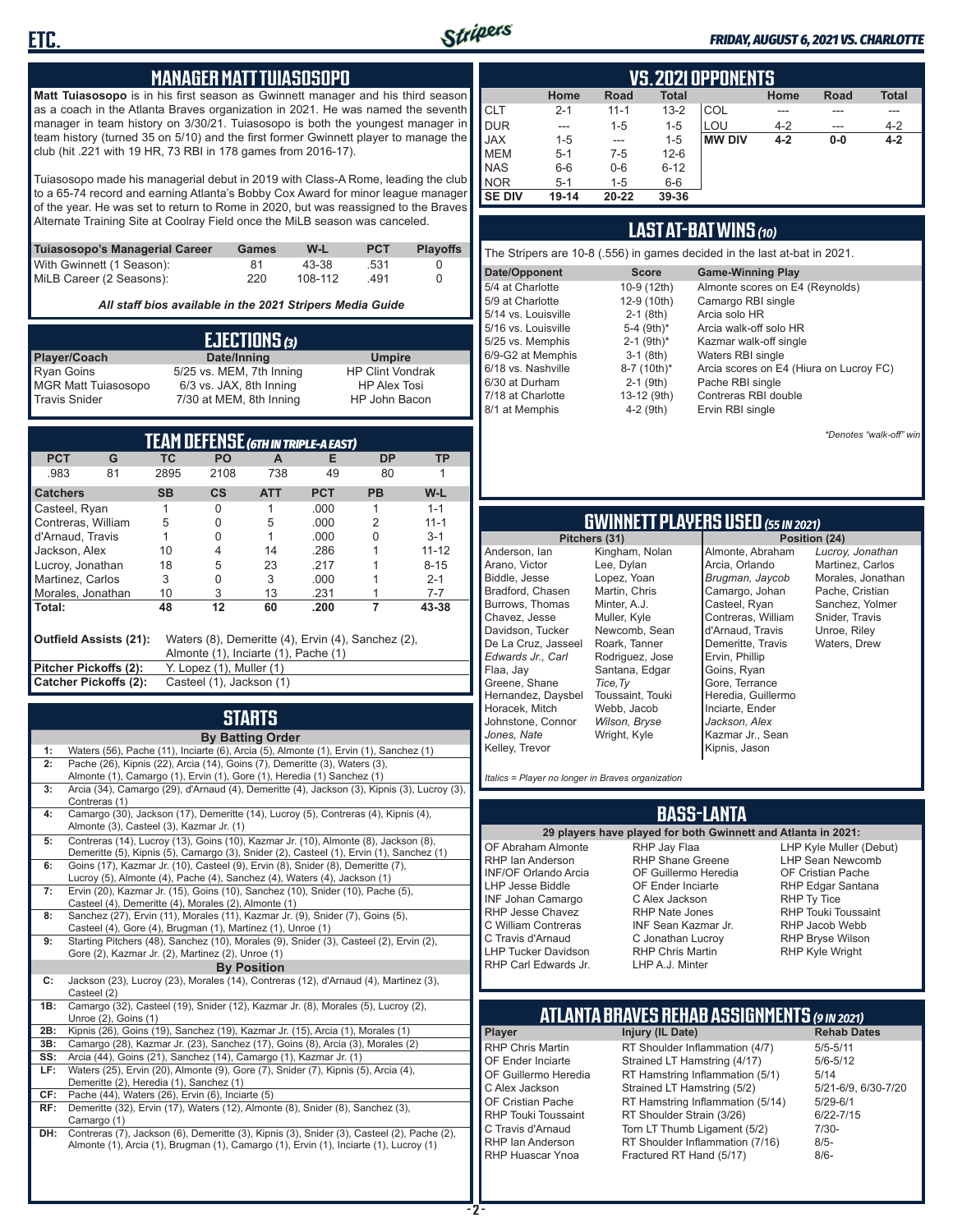### **STARTING PITCHER**



**ON BRAVES 40-MAN ROSTER**

#### *FRIDAY, AUGUST 6, 2021 VS. CHARLOTTE*

## **19****huascar ynoa**

**B/T:** R/R **BORN:** 5/28/98 in Puerto Plata, Dominican Republic (Age 23)<br>**HT:** 6-2 **ACQUIRED:** Via trade with Minnesota in exchange for LHP Ja 6-2 **ACQUIRED:** Via trade with Minnesota in exchange for LHP Jaime<br>220 Garcia, C Anthony Recker, and cash on 7/24/17. **WT:** 220 Garcia, C Anthony Recker, and cash on 7/24/17.

*TONIGHT'S START:* Ynoa makes his first rehab start for Gwinnett and second rehab appearance (0-1, 27.00 ERA) overall in game four of a six-game series vs. Charlotte ... Is on Atlanta's injured list (10-day on 5/17, transferred to 60-day on 5/31) while recovering from a right hand fracture suffered after his exit on 5/16 at Milwaukee.

**GWINNETT CAREER:** Tonight is his 18th game (15th start) with Gwinnett, first since his 2019 Triple-A debut (3-5, 5.33 ERA in 17G, 14 starts) ... Last started for the Stripers on 9/2/19 at Durham, the 2019 finale (win, 5.0 IP, 3 H, 1 ER, 4 BB, 4 SO in 8-5 win).

*2021 WITH ATLANTA:* Made Atlanta's Opening Day roster for the first time in his career ... Went 4-2 with a 3.02 ERA and .216 BAA in nine games (8 starts) prior to the injury ... Earned his first career MLB win on 4/23 vs. Arizona (6.0 IP, 2 H, 2 ER, 1 HR, 1 BB, 5 SO) ... Over four starts from 4/23-5/9, went 4-0 with a 1.11 ERA (3 ER in 24.1 IP), .165 BAA, and 0.82 WHIP ... At the plate, homered in back-to-back games on 4/28 vs. the Chicago Cubs (first pro homer, solo off Kyle Hendricks) and 5/4 at Washington (go-ahead grand slam off Tanner Rainey) ... In nine total games, batted .353 (6-for-17, 1 2B, 1 HR, 3 R, 6 RBI, 1.118 OPS).

*2020 SEASON:* Spent most of the season at the Braves' Alternate Training Site at Coolray Field ... Recalled by Atlanta twice, on 8/4 and 9/10 ... Went 0-0 with a 5.82 ERA and .277 BAA in nine games (5 starts) ... Made his MLB Postseason debut in Game 3 of the NLCS vs. the Los Angeles Dodgers, pitching 4.0 scoreless innings (1 H, 1 HB, 4 BB, 4 SO) in Atlanta's 15-3 loss.

*2019 SEASON:* Pitched across three levels of the Braves organization (4-8, 5.09 ERA in 26G, 17 starts) and made his MLB debut with Atlanta (0-0, 18.00 ERA in 2G) ... Spent the majority of the season with Triple-A Gwinnett (3-5, 5.33 ERA in 17G, 14 starts) after logging time with Advanced-A Florida (3G) and Double-A Mississippi (6G).

|              | <b>YNOA'S OVERALL STATS</b> |         |            |       |    |           |     |            |             |  |  |  |  |  |
|--------------|-----------------------------|---------|------------|-------|----|-----------|-----|------------|-------------|--|--|--|--|--|
| Year         | Team                        | W-L     | <b>ERA</b> | G/GS  | HR | <b>BB</b> | so  | <b>BAA</b> | <b>WHIP</b> |  |  |  |  |  |
| 2021         | ATLANTA (MLB)               | $4 - 2$ | 3.02       | 9/8   |    | 11        | 50  | .216       | 1.05        |  |  |  |  |  |
| Rome (Adv-A) |                             | $0 - 1$ | 27.00      | 1/1   | 0  |           | 2   | .571       | 4.50        |  |  |  |  |  |
|              | Gwinnett (AAA)              | 0-0     | $-1 - 1$   | 0/0   |    | U         | U   | .---       | 0.00        |  |  |  |  |  |
| MiLB Career: |                             | 17-35   | 4.44       | 89/80 | 28 | 171       | 391 | .246       | 1.41        |  |  |  |  |  |
| MLB Career:  |                             | $4-2$   | 4.54       | 20/13 | 10 | 25        | 70  | .245       | 1.30        |  |  |  |  |  |

|          | <b>YNOA'S 2021 SPLITS (WITH ATLANTA)</b> |                  |                    |  |  |  |  |  |  |  |  |
|----------|------------------------------------------|------------------|--------------------|--|--|--|--|--|--|--|--|
| Home:    | 3-0, 1.54 ERA (4G)                       | Road:            | 1-2, 4.64 ERA (5G) |  |  |  |  |  |  |  |  |
| Day:     | 0-2, 6.91 ERA (4G)                       | Night:           | 4-0, 1.19 ERA (5G) |  |  |  |  |  |  |  |  |
| Starter: | 4-2, 3.09 ERA (8G)                       | <b>Reliever:</b> | 0-0, 0.00 ERA (1G) |  |  |  |  |  |  |  |  |
| Vs. LHB: | .194 BAA, 0 HR                           | Vs. RHB:         | .232 BAA, 7 HR     |  |  |  |  |  |  |  |  |

|                  | <b>YNOA VS. CHARLOTTE</b> |            |   |    |      |    |    |           |    |    |  |  |  |  |
|------------------|---------------------------|------------|---|----|------|----|----|-----------|----|----|--|--|--|--|
|                  | W-L                       | <b>ERA</b> | G | GS | IP   |    | ER | <b>HR</b> | вв | SO |  |  |  |  |
| 2019:            | $0 - 2$                   | 8.44       |   |    | 16.0 | 26 | 15 |           |    |    |  |  |  |  |
| 12021:           | $0 - 0$                   | - --       |   |    | 0.0  |    |    |           |    |    |  |  |  |  |
| <b>I</b> Career: | $0 - 2$                   | 8.44       |   |    | 16.0 | 26 | 15 |           |    |    |  |  |  |  |

|             | <b>YNOA'S HIGHS &amp; LOWS</b> |                                     |  |  |  |  |  |  |  |  |  |  |
|-------------|--------------------------------|-------------------------------------|--|--|--|--|--|--|--|--|--|--|
|             | <b>Season</b>                  | Career (MiLB and MLB)               |  |  |  |  |  |  |  |  |  |  |
| IIP:        | 7.0 (5/4 at WSH)               | 7.0 (5x, last: 5/4/21, ATL at WSH)  |  |  |  |  |  |  |  |  |  |  |
| so:         | 10 (4/12 vs. MIA)              | 11 (2x, last: 7/29/19, GWN vs. DUR) |  |  |  |  |  |  |  |  |  |  |
| BB:         | 2 (3x, last: 5/16 at MIL)      | 5 (3x, last: 6/26/19, GWN at CLT)   |  |  |  |  |  |  |  |  |  |  |
| Iн:         | 9 (5/16 at MIL)                | 9 (2x, last: 5/16/21, ATL at MIL)   |  |  |  |  |  |  |  |  |  |  |
| ER:         | 6 (2x, last: 8/1 vs. ASH)      | 9 (8/8/18, FLA vs. PMB)             |  |  |  |  |  |  |  |  |  |  |
| Low-Hit CG: | None                           | None                                |  |  |  |  |  |  |  |  |  |  |
| Low-ER CG:  | None                           | None                                |  |  |  |  |  |  |  |  |  |  |

| Team       | Date/Opp.     | <b>Result</b> | <b>IP</b> | н | R  | ER | <b>HR</b> | <b>BB</b> | <b>SO</b> | <b>NP-S</b> | Opp. Starter           | <b>Final</b> | <b>Notes</b>                                       |
|------------|---------------|---------------|-----------|---|----|----|-----------|-----------|-----------|-------------|------------------------|--------------|----------------------------------------------------|
| <b>ATL</b> | 4/7-G2 at WSH | <b>ND</b>     | 5.0       |   |    |    |           |           |           | 68-44       | Stephen Strasburg      | W. 2-0       | Exited with 0-0 score after five innings.          |
| <b>ATL</b> | 4/12 vs. MIA  | <b>ND</b>     | 6.0       |   |    |    |           |           | 10        | 82-55       | Sandy Alcantara        | $L.3 - 5$    | Miami scored two runs in 10th inning to win.       |
| <b>ATL</b> | 4/17 at CHC   | L. 0-1        | 4.0       |   |    |    |           |           |           | 72-47       | <b>Trevor Williams</b> | L. 4-13      | Willson Contreras hit two of three HRs allowed.    |
| <b>ATL</b> | 4/23 vs. ARI  | W. 1-1        | 6.0       |   |    |    |           |           | b         | 82-52       | Luke Weaver            | W. 5-4       | First career Major League win.                     |
| <b>ATL</b> | 4/28 vs. CHC  | W. 2-1        | 5.1       |   |    |    |           |           |           | 101-66      | Kyle Hendricks         | W. 10-0      | Hit first professional home run in fourth inning.  |
| <b>ATL</b> | 5/4 at WSH    | W. 3-1        | 7.0       | 4 |    |    |           |           |           | 96-63       | Joe Ross               | W. 6-1       | Smashed sixth-inning grand slam.                   |
| <b>ATL</b> | 5/9 vs. PHI   | W. 4-1        | 6.0       | 4 |    |    |           |           | 6         | 92-59       | Aaron Nola             | W. 6-1       | Earned fourth-straight win for first time in pros. |
| <b>ATL</b> | 5/16 at MIL   | $L.4-2$       | 4.1       | 9 |    |    |           |           | 6         | 93-60       | <b>Freddy Peralta</b>  | $L.9-10$     | Broke right hand after exiting the game.           |
| <b>ROM</b> | 8/1 vs. ASH   | L. 0-1        | 2.0       | 8 | ิค |    |           |           |           | 51-35       | <b>Tvler Brown</b>     | L. 6-14      | First rehab appearance.                            |

| <b>STRIPERS STARTING PITCHERS (12 IN 2021)</b> |           |            |    |          |         |                             |                            |                                                    |  |  |  |
|------------------------------------------------|-----------|------------|----|----------|---------|-----------------------------|----------------------------|----------------------------------------------------|--|--|--|
| <b>Pitcher</b>                                 | W-L       | <b>ERA</b> | GS | QS       |         | <b>Team W-L Run Support</b> | <b>Last Gwinnett Start</b> | <b>Final Line</b>                                  |  |  |  |
| Anderson, Ian                                  | $0-0$     | 7.71       |    |          | $0 - 1$ | 2.00 RPG (2 Tot.)           | 8/5 vs. CLT (ND)           | 2.1 IP, 2 H, 2 R, 2 ER, 3 BB, 2 SO (47p/24s)       |  |  |  |
| Burrows. Thomas                                | $0 - 0$   | 0.00       |    | 0        | $1-0$   | $0.00$ RPG $(0$ Tot.)       | 7/21-G1 vs. NOR (ND)       | 1.0 IP, 0 H, 1 R, 0 ER, 3 BB, 2 SO (32p/13s)       |  |  |  |
| Davidson. Tucker                               | $2 - 1$   | 0.90       |    | 3        | $2 - 1$ | 5.33 RPG (16 Tot.)          | 5/23 at NAS (L)            | 6.0 IP, 1 H, 1 R, 1 ER, 1 BB, 9 SO, 1 HR (82p/51s) |  |  |  |
| De La Cruz, Jasseel                            | $0 - 2$   | 6.65       | 13 | $\Omega$ | 7-6     | 2.38 RPG (31 Tot.)          | 8/3 vs. CLT (ND)           | 3.1 IP, 6 H, 4 R, 4 ER, 1 BB, 2 SO, 1 HR (75p/49s) |  |  |  |
| Johnstone, Connor                              | $1 - 6$   | 7.16       | 11 | $\Omega$ | $4 - 7$ | 1.82 RPG (20 Tot.)          | 7/31 at MEM (ND)           | 2.0 IP, 1 H, 0 R, 0 BB, 1 SO (27p/15s)             |  |  |  |
| Kingham, Nolan                                 | $0 - 3$   | 8.44       | 5. | 0        | $2 - 3$ | 1.40 RPG (7 Tot.)           | 7/30 at MEM (ND)           | 5.0 IP, 7 H, 5 R, 5 ER, 3 BB, 2 SO, 2 HR (94p/64s) |  |  |  |
| Muller, Kyle                                   | $2 - 2$   | 3.92       | 9  | 2        | $7-2$   | 4.22 RPG (38 Tot.)          | 7/14 at CLT (ND)           | 4.0 IP, 1 H, 0 R, 2 BB, 4 SO, 1 WP (71p/44s)       |  |  |  |
| Roark, Tanner                                  | $0 - 0$   | 0.00       | 2  | $\Omega$ | $2 - 0$ | 4.00 RPG (8 Tot.)           | 7/25 vs. NOR (ND)          | 3.0 IP, 1 H, 0 R, 0 BB, 3 SO, 1 HBP (32p/23s)      |  |  |  |
| Rodriguez, Jose                                | $2 - 3$   | 7.44       | 9  | $\Omega$ | 4-5     | 2.89 RPG (26 Tot.)          | 8/4 vs. CLT (W)            | 5.0 IP, 2 H, 0 R, 0 BB, 4 SO (61p/45s)             |  |  |  |
| Toussaint. Touki                               | $2 - 1$   | 4.32       | 4  |          | $2 - 2$ | 3.50 RPG (14 Tot.)          | 7/13 at CLT (W)            | 6.0 IP, 3 H, 2 R, 2 ER, 3 BB, 7 SO, 1 HR (89p/54s) |  |  |  |
| Wilson, Bryse                                  | $4 - 2$   | 4.47       | 9  | 3        | $6 - 3$ | 3.00 RPG (27 Tot.)          | 7/7 vs. NAS (ND)           | 5.0 IP, 8 H, 5 R, 5 ER, 2 BB, 2 SO, 2 HR (81p/50s) |  |  |  |
| Wright, Kyle                                   | $3-4$     | 3.63       | 14 | 5        | $6 - 8$ | 1.86 RPG (26 Tot.)          | 8/1 at MEM (ND)            | 6.0 IP, 4 H, 2 R, 2 ER, 0 BB, 11 SO (91p/65s)      |  |  |  |
| Total:                                         | $16 - 24$ | 5.03       | 81 | 15       | 43-38   | 2.65 RPG (215 Tot.)         |                            |                                                    |  |  |  |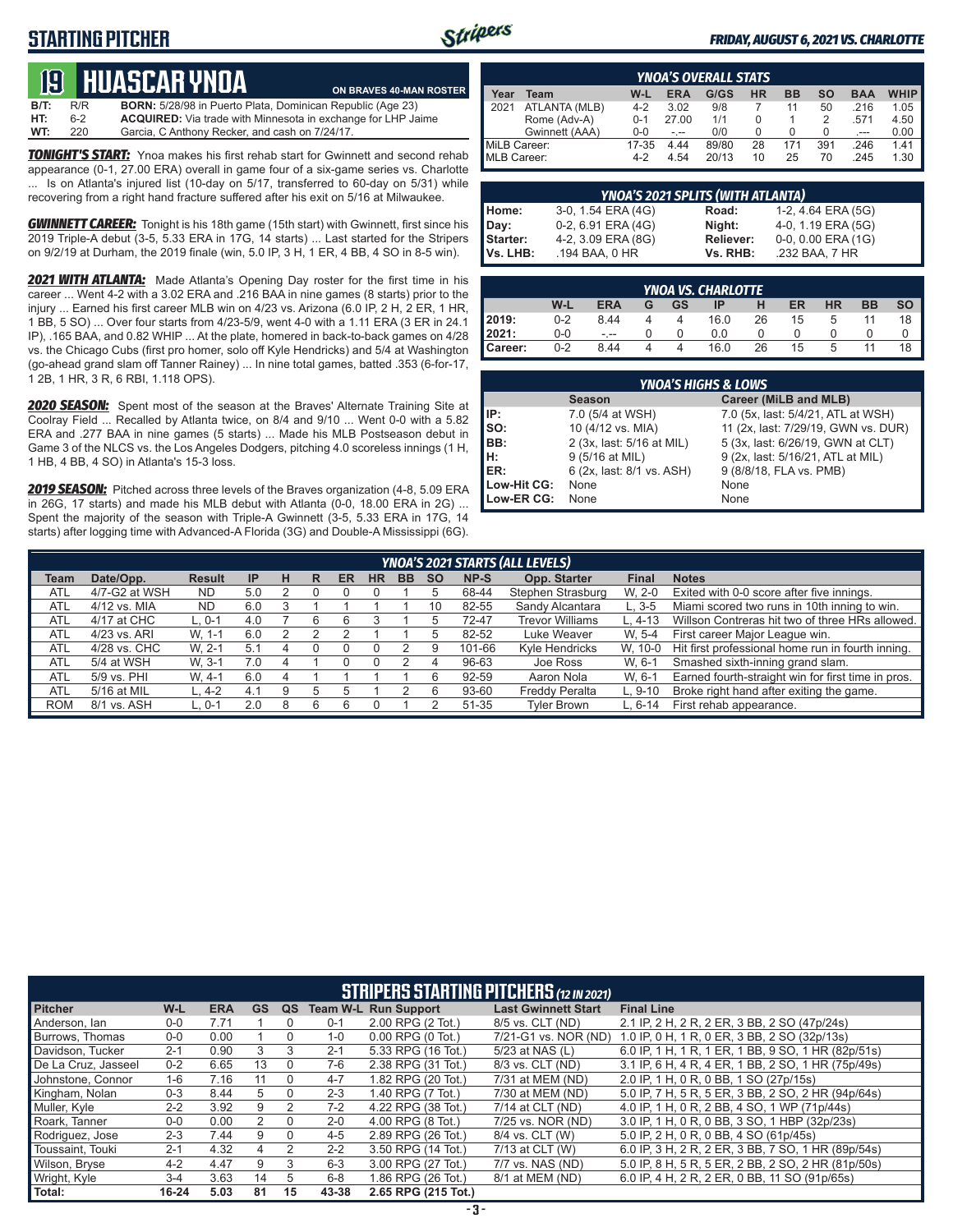### **BULLPEN**



#### *FRIDAY, AUGUST 6, 2021 VS. CHARLOTTE*

|                   | <b>STRIPERS PITCHING BREAKDOWN</b>                                                  |            |       |       |     |           |           |           |            |  |  |  |  |
|-------------------|-------------------------------------------------------------------------------------|------------|-------|-------|-----|-----------|-----------|-----------|------------|--|--|--|--|
|                   | $W-L$                                                                               | <b>ERA</b> | IP    | R     | ER  | <b>HR</b> | <b>BB</b> | <b>SO</b> | <b>BAA</b> |  |  |  |  |
| Starters:         | $16 - 24$                                                                           | 5.03       | 343.2 | - 201 | 192 | 53        | 137       | 344       | .259       |  |  |  |  |
| <b>Relievers:</b> | $27 - 14$                                                                           | 3.41       | 359.0 | 152   | 136 | 42        | 131       | 421       | .224       |  |  |  |  |
| Total:            | 43-38                                                                               | 4.20       | 702.2 | - 353 | 328 | 95        | 268       | 765       | 242        |  |  |  |  |
|                   | <b>IR/Scored:</b> 56/23 (41.1%)<br><b>Saves/Opp:</b> 17/30 (56.7%) <b>Holds:</b> 34 |            |       |       |     |           |           |           |            |  |  |  |  |

|            | <b>PITCHING BY MONTH</b>                                                                |      |       |     |     |    |     |     |      |  |  |  |  |  |  |
|------------|-----------------------------------------------------------------------------------------|------|-------|-----|-----|----|-----|-----|------|--|--|--|--|--|--|
|            | <b>BAA</b><br><b>HR</b><br>W-L<br><b>BB</b><br><b>SO</b><br><b>ERA</b><br>ER<br>IP<br>R |      |       |     |     |    |     |     |      |  |  |  |  |  |  |
| May:       | 14-10                                                                                   | 3.50 | 211.0 | 90  | 82  | 28 | 65  | 240 | .222 |  |  |  |  |  |  |
| June:      | $9 - 16$                                                                                | 4.55 | 213.2 | 115 | 108 | 26 | 94  | 223 | .263 |  |  |  |  |  |  |
| July:      | $17 - 11$                                                                               | 4.50 | 242.0 | 131 | 121 | 37 | 100 | 261 | .240 |  |  |  |  |  |  |
| August:    | $3 - 1$                                                                                 | 4.25 | 36.0  | 17  | 17  | 4  | 9   | 41  | .243 |  |  |  |  |  |  |
| September: |                                                                                         |      |       |     |     |    |     |     |      |  |  |  |  |  |  |

| <b>RELIEF SUMMARY (CURRENT STRIPERS ONLY, GWINNETT STATS ONLY)</b> |         |            |    |           |                          |        |              |                    |                                                          |                         |
|--------------------------------------------------------------------|---------|------------|----|-----------|--------------------------|--------|--------------|--------------------|----------------------------------------------------------|-------------------------|
| <b>Pitcher</b>                                                     | W-L     | <b>ERA</b> | G  | <b>GF</b> | HLD                      | SV/OPP | <b>IR/RS</b> | <b>Last Outing</b> | <b>Last Final Line</b>                                   | <b>Scoreless Streak</b> |
| Arano, Victor                                                      | 1-1     | 3.18       | 21 |           | 3                        | 1/3    | 2/0          | 8/5 vs. CLT        | 1.0 IP, 0 H, 0 R, 1 BB, 2 SO (16p/12s)                   | 5G (6.0 IP)             |
| Biddle, Jesse (L)                                                  | $0 - 1$ | 1.93       | 19 |           | 3                        | 0/1    | 7/3          | 8/4 vs. CLT        | Hold, 1.0 IP, 2 H, 0 R, 1 BB, 2 SO (24p/16s)             | 4G (4.0 IP)             |
| Bradford, Chasen                                                   | $4 - 0$ | 4.10       | 25 | 3         | 5                        | 0/1    | 2/2          | 8/5 vs. CLT        | 1.0 IP, 3 H, 1 R, 1 ER, 0 BB, 1 SO (17p/13s)             | $-6G$                   |
| Burrows, Thomas (L)                                                | $2 - 0$ | 2.86       | 21 |           | 3                        | 0/0    | 15/6         | 8/3 vs. CLT        | 1.0 IP, 1 H, 0 R, 1 BB, 1 SO, 1 WP (17p/9s)              | 2G (2.0 IP)             |
| De La Cruz, Jasseel                                                | $1 - 0$ | 1.93       | 3  |           |                          | 0/0    | 0/0          | 7/10 vs. NAS       | 3.0 IP, 0 H, 0 R, 3 BB, 3 SO (49p/28s)                   | 2G (4.0 IP)             |
| Flaa, Jay                                                          | $1 - 1$ | 5.59       | 19 | 5         |                          | 1/1    | 2/0          | 8/3 vs. CLT        | Win, 1.0 IP, 1 H, 0 R, 1 BB, 1 SO (19p/11s)              | 3G (3.0 IP)             |
| Horacek, Mitch (L)                                                 | $1 - 2$ | 4.80       | 13 | 3         | ۰                        | 0/0    | 3/3          | 8/5 vs. CLT        | 1.0 IP, 0 H, 0 R, 0 BB, 2 SO (11p/7s)                    | 2G (2.0 IP)             |
| Johnstone, Connor                                                  | $2 - 0$ | .53        | 12 |           | $\overline{\phantom{a}}$ | 0/0    | 8/5          | 8/5 vs. CLT        | 0.2 IP, 1 H, 0 R, 0 BB, 0 SO (12p/9s)                    | 3G (2.1 IP)             |
| Kelley, Trevor                                                     | $1 - 2$ | .75        | 22 |           | 5                        | 0/2    | 4/1          | 8/3 vs. CLT        | Hold, 1.0 IP, 0 H, 0 R, 0 BB, 0 SO (14p/9s)              | 2G (2.0 IP)             |
| Kingham, Nolan                                                     | $0 - 1$ | 21.00      |    |           |                          | 0/1    | 0/0          | 8/5 vs. CLT        | Loss, 3.0 IP, 7 H, 7 R, 7 ER, 0 BB, 4 SO, 2 HR (64p/52s) | $-1G$                   |
| Lee, Dylan (L)                                                     | $3-1$   | .95        | 23 | 5.        | 5                        | 0/1    | 3/0          | 8/4 vs. CLT        | Hold, 1.0 IP, 0 H, 0 R, 0 BB, 1 SO (13p/9s)              | 2G (3.0 IP)             |
| Lopez, Yoan                                                        | $3-2$   | 3.57       | 18 | 5         | 3                        | 0/1    | 2/2          | 8/3 vs. CLT        | Hold, 1.0 IP, 1 H, 0 R, 0 BB, 1 SO, 1 WP (13p/11s)       | 5G (5.0 IP)             |
| Minter, A.J. (L)                                                   | $0 - 0$ | 0.00       | 6  | 6         | $\blacksquare$           | 6/6    | 0/0          | 8/4 vs. CLT        | Save, 1.0 IP, 0 H, 0 R, 0 BB, 2 SO (12p/7s)              | 6G (6.0 IP)             |
| Newcomb, Sean (L)                                                  | $0 - 0$ | 3.86       |    | 5         | $\blacksquare$           | 1/1    | 0/0          | 8/4 vs. CLT        | 1.0 IP, 2 H, 1 R, 1 ER, 0 BB, 1 SO (17p/12s)             | $-1G$                   |
| Roark, Tanner                                                      | $3 - 1$ | 3.58       | 14 |           |                          | 1/2    | 0/0          | 7/30 at MEM        | Win, 2.0 IP, 2 H, 2 R, 2 ER, 1 BB, 3 SO (40p/24s)        | $-1G$                   |
| Rodriguez, Jose                                                    | $0 - 0$ | 3.60       |    |           |                          | 0/0    | 0/0          | 5/26 vs. MEM       | 1.0 IP, 2 H, 1 R, 1 ER, 0 BB, 1 SO, 1 HR (13p/10s)       | $-2G$                   |
| Webb, Jacob                                                        | $0 - 1$ | 2.45       | 18 | 15        |                          | 5/5    | 0/0          | 8/3 vs. CLT        | Save, 1.0 IP, 0 H, 0 R, 1 BB, 2 SO (25p/16s)             | 6G (6.0 IP)             |

| <b>SCORELESS INNINGS STREAKS (10-PLUS INNINGS)</b> |           |                    |                       |  |  |  |  |  |
|----------------------------------------------------|-----------|--------------------|-----------------------|--|--|--|--|--|
| <b>Pitcher</b>                                     | Length    | <b>Dates</b>       | <b>Stats</b>          |  |  |  |  |  |
| Bradford, C.                                       | 16.0 IP   | 5/7-6/13 (10G)     | 1-0, 6 H, 3 BB, 12 SO |  |  |  |  |  |
| Wright, K                                          | 120IP     | $5/25 - 6/5$ (3GS) | 1-0, 11 H, 3 BB, 8 SO |  |  |  |  |  |
| Roark, T.                                          | $11.0$ IP | $6/4 - 6/20$ (5G)  | 1-0, 8 H, 4 BB, 11 SO |  |  |  |  |  |

## **54 VICTOR ARANO** *- RHP - 26 YRS - COSAMALOAPAN, MEXICO*

- **• 2021 with GWN: Is 1-0 with a 0.00 ERA (0 ER in 6.0 IP) and .190 BAA (4 H, 1 BB, 10 SO) in 5G since 7/15** ... **5/14 vs. LOU:** Earned GWN's first save of 2021
- (1.0 IP, 1 H) ... **8/1 at MEM:** Earned first win (2.0 IP, 2 H, 0 R, 1 SO in 4-2 win). **• 2021 with ATL:** Recalled on 5/8, but did not pitch ... Optioned on 5/10 ... DFA'd and outrighted to Gwinnett on 6/6.
- **• 2020:** Was a member of Philadelphia's 60-man player pool, but spent the entire year at the Alternate Site in Lehigh Valley ... DFA'd by the Phillies on 1/18.
- **• 2019:** Limited to just 6G with Triple-A Lehigh Valley (2-0, 0.00 ERA in 3G) and Philadelphia (1-0, 3.86 ERA in 3G) ... Was on injured list from 4/20-end of season (right elbow inflammation).
- **• Acquired:** Claimed off waivers from Philadelphia (1/22/21) ... Originally signed by the Los Angeles Dodgers as a non-drafted free agent (4/4/13).
- **• MLB Career:** 3-2, 2.65 ERA, .224 BAA, 3 SV in 73G with Philadelphia (2017-19).

## **48 JESSE BIDDLE** *- LHP - 29 YRS - PHILADELPHIA, PA*

- **• 2021 with GWN: 5/22-6/13:** Posted a 1.50 ERA (1 ER in 6.0 IP) over 6G ... **6/23- 7/17:** Had a 0.00 ERA (0 ER in 5.1 IP) and .211 BAA (4 H, 3 BB, 12 SO) over 6G.
- **• 2021 with ATL:** Had his contract selected on 4/17, pitched in 8G with the Braves (0-0, 8.44 ERA, 10 ER in 10.2 IP) ... DFA'd on 5/17, outrighted to Gwinnett on 5/19.
- **• Spring Training:** 0-0, 3.00 ERA, .257 BAA, 2 SV in 9G with Cincinnati ... Released on 3/26 after re-signing as MiLB FA on 12/11/20.
- **• 2020:** Opened the year at Cincinnati's Alternate Training Site ... Contract selected on 8/25 (0-0, 0.00 ERA, 0 ER in 0.2 IP in 1G) ... Placed on 10-day injured list on 8/29 (left shoulder impingement) and missed the remainder of the year.
- **• Acquired:** MiLB FA (4/2/21) ... Originally Philadelphia's 1st-round pick (27th overall) in 2010 out of Germantown Friends High School (Philadelphia, PA).
- **• MLB Career:** 6-2, 5.07 ERA, .261 BAA, 1 SV in 99G with ATL (2018-19, 2021), SEA (2019), TEX (2019), CIN (2020).

### **28 CHASEN BRADFORD** *- RHP - 32 YRS - LAS VEGAS, NV*

- **• 2021 with GWN: All 4 of his wins (4-0) have been 2.0-IP outings:** 5/15 vs. LOU (1 H, 0 R, 2 SO), 6/16 vs. NAS (3 H, 1 ER, 3 SO), 6/24 at NOR (0 H, 0 R, 1 BB, 3 SO), and 7/31 at MEM (2.0 IP, 1 H, 1 ER, 1 SO) ... **5/7-6/13:** Posted team-best 16.0-IP scoreless streak over 10G (6 H, 3 BB, 12 SO).
- **• 2020:** Re-signed by Seattle to an MiLB deal on 1/15, but was not included on the Mariners' 60-man player pool ... Did not play.
- **• 2019:** Split time between Seattle (0-0, 4.86 ERA, 1 SV in 12G) and Triple-A Tacoma (0-0, 6.75 ERA, 1 SV in 5G).
- **• Acquired:** MiLB FA (3/15/21) ... Originally the New York Mets' 35th round pick in 2011 out of the University of Central Florida.
- **• MLB Career:** 7-0, 3.89 ERA, .253 BAA, 1 SV in 86G with NYM, SEA (2017-19).

|                | <b>PITCHER AWARDS &amp; HONORS</b>  |                         |
|----------------|-------------------------------------|-------------------------|
| <b>Pitcher</b> | <b>Award/Date</b>                   | <b>Stats</b>            |
| Wilson, B.     | AAA East Pitcher of Week (6/28-7/4) | 0-0, 7.0 IP, 0 ER, 7 SO |

### **49 THOMAS BURROWS** *- LHP - 26 YRS - FLORENCE, AL*

- **• 2021 with GWN: Is 1-0 with a 1.17 ERA (2 ER in 15.1 IP) and .154 BAA (8 H, 9 BB, 22 SO) in 12G since 6/20** ... **6/20-7/2:** Struck out 12 over 7.0 scoreless IP (3 H, 1 BB) in 5G ... **7/15 at CLT:** Improved to 2-0 (1.0 IP, 0 H, 0 R, 0 BB, 1 SO) in 11-10 win ... **7/21-G2 vs. NOR:** Made the first start of his pro career (ND, 1.0 IP, 0 H, 1 R, 0 ER, 3 BB, 2 SO).
- **• MLB.com Prospect Rankings:** #20 (Braves Top 30).
- **• 2020:** Was an NRI to Spring Training, but not included on 60-man player pool.
- **• 2019:** Went 2-4 with a 4.42 ERA, .221 BAA, and 7 saves (7-for-9) in 43G between Double-A Mississippi and Gwinnett ... Stranded 16 of 17 inherited runners with the Stripers (94.1%) ... Won Atlanta's Bill Lucas Award for community service.
- **• Acquired:** Via trade with Seattle (1/11/17) ... Originally the Mariners' 4th-round pick in 2016 out of the University of Alabama.

#### **45 JAY FLAA** *- RHP - 29 YRS - BISMARCK, ND*

- **• 2021 with GWN: 5/13-6/24:** Did not allow an ER over his first 10G (1 R in 11.0 IP, 7 H, 9 BB, 15 SO, .171 BAA) ... **7/18 at CLT:** Earned his first save with GWN, tossing 1.0 IP (1 H, 1 ER, 0 BB, 2 SO) in a come-from-behind 13-12 victory ... **8/3 vs. CLT:** Earned first win with GWN (1.0 IP, 1 H, 0 R, 1 BB, 1 SO in 4-2 win).
- **• 2021 with ATL:** From 5/23-5/30, went 0-0 with a 27.00 ERA (4 ER in 1.1 IP) in 1G ... Outrighted to Gwinnett on 7/13.
- **• 2021 with BAL:** Selected by Baltimore on 4/26 and made his MLB debut on 4/27 vs. the NY Yankees (1.1 IP, 2 BB, 1 SO, struck out Aaron Judge) ... Optioned on 4/28, appeared in 1G with Triple-A Norfolk (0-0, 16.20) ... DFA'd on 5/8.
- **• Spring Training:** 0-0, 3.38 ERA, .200 BAA, 0 SV in 3G with Baltimore.
- **• 2020:** Was not on Baltimore's 60-man player pool, did not play.
- **• 2019:** Went 2-5 with a 4.69 ERA, .256 BAA, and 5 SV in 40G (3 starts) between Double-A Bowie and Norfolk (2-3, 5.24 ERA, 4 SV in 29G during Triple-A debut).
- **• Acquired:** Claimed off waivers from Baltimore (5/11/21) ... Originally the Orioles' 6th-round pick in 2015 out of North Dakota State University (Fargo, ND).
- **• MLB Career:** 0-0, 13.50 ERA, .300 BAA in 2G with Baltimore, Atlanta (2021).

### **59 MITCH HORACEK** *- LHP - 29 YRS - LITTLETON, CO*

- **• 2021 Season:** Opened the year with GWN, going 1-2 with a 4.76 ERA and .250 BAA in 10G ... Was on the Development List from 5/25-5/30 and 6/2-6/15 ... Transferred to Advanced-A Rome on 7/9 and went 1-0 with a 2.25 ERA and .167 BAA in 4G ... Rejoined the Stripers on 7/20.
- **• 2020:** Signed with Minnesota, but was not on the Twins' 60-man player pool.
- **• 2019:** Pitched for both Double-A Hartford (4-0, 2.48 ERA in 34G) and Triple-A Albuquerque (1-1, 18.75 ERA in 12G) in the Colorado Rockies organization.
- **• Acquired:** MiLB FA (3/25/21) ... Originally Baltimore's 9th-round pick in 2013 out of Dartmouth College (Hanover, NH).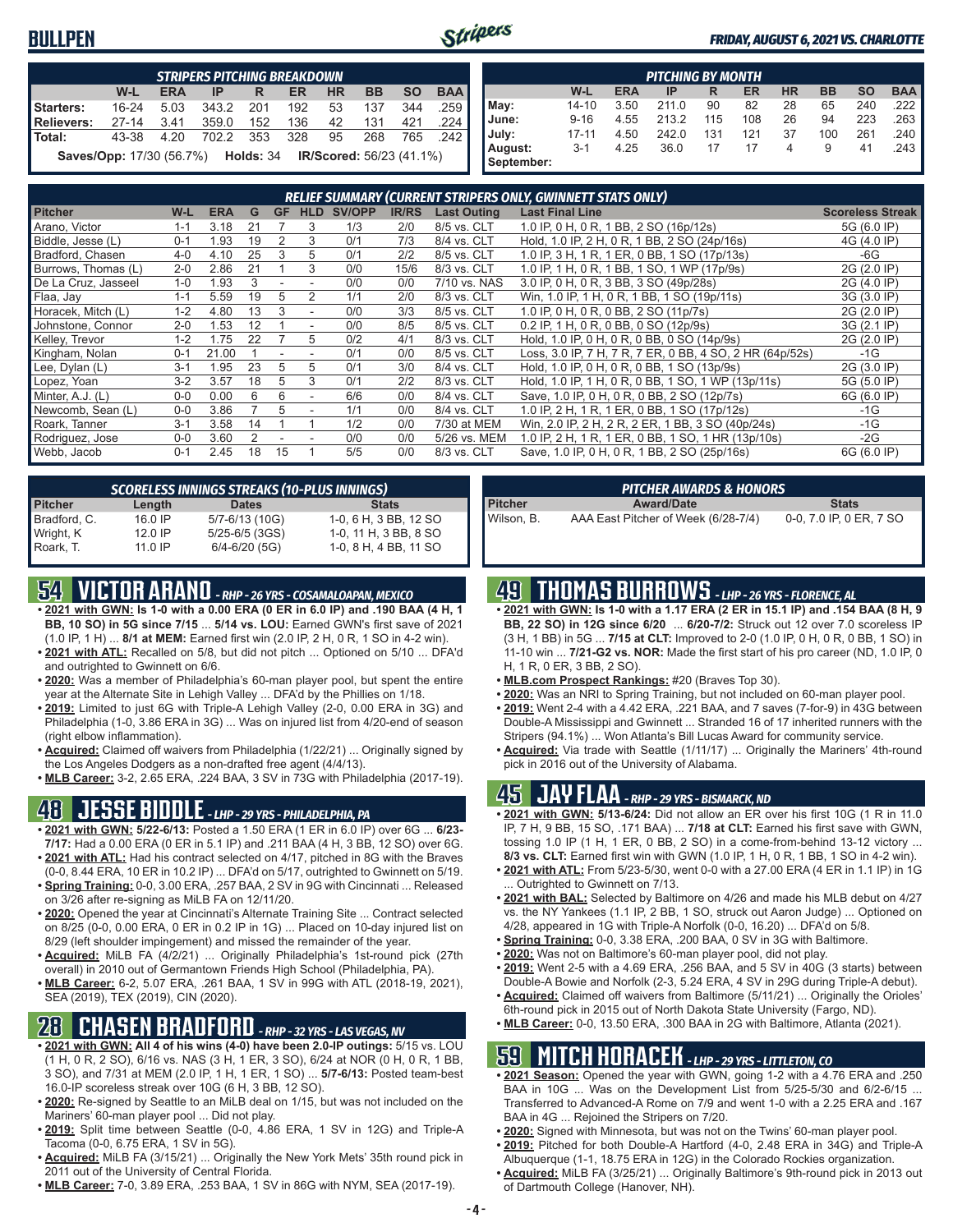## **51 CONNOR JOHNSTONE** *- RHP - 26 YRS - SAN DIEGO, CA*

- **• 2021 with GWN: Is 2-0 with a 1.53 ERA and .133 BAA in 12G in relief (1-6, 7.16 ERA, .313 BAA in 11 starts)** ... **5/4-5/8:** Threw 8.0 scoreless IP over his first 2 outings, including a 5.0-inning spot start (win, 1 H, 0 BB, 5 SO) on 5/8 at CLT.
- **• Spring Training:** 0-1, 4.76 ERA, .273 BAA, 1 SV in 6G with Atlanta (NRI).
- **• 2020:** Was an NRI to Braves Spring Training, but not on 60-man player pool.
- **• 2019:** With Double-A Mississippi and Gwinnett, went 7-4 with a 4.24 ERA, .296 BAA, and 1 SV in 35G (7 starts) ... His 7 wins ranked T-8th in the Braves org.
- **• Acquired:** Braves 21st-round pick in 2017 out of Wake Forest University.
- **• Local Product:** Played baseball at Roswell High School (Roswell, GA).

## **43 TREVOR KELLEY** *- RHP - 27 YRS - PROVIDENCE, RI*

- **• 2021 with GWN: Is 1-0 with a 0.00 ERA (1 R, 0 ER in 9.0 IP) and .069 BAA (2 H, 3 BB, 14 SO) over 8G since 7/11** ... **5/12-6/27:** Allowed runs in just 2 of 13G for a 1.72 ERA (3 ER in 15.2 IP, 13 H, 6 BB, 15 SO, .241 BAA).
- **• Spring Training:** Did not pitch in Chicago Cubs' MLB camp ... Released on 4/23. **• 2020:** Pitched in 4G with Philadelphia, going 0-0 with a 10.80 ERA ... Outrighted on 8/14 and spent the rest of the season at the Phillies Alternate Site.
- **• 2019:** In 52G with Triple-A Pawtucket, went 5-5 with a 1.79 ERA, .216 BAA, and 12 SV ... Was an International League Midseason and Postseason All-Star and a *Baseball America* Triple-A All-Star ... Led IL in appearances and was T-1st in saves ... Made MLB debut on 7/2 at Toronto and logged 10G with Boston (0-3, 8.64 ERA).
- **• Acquired:** MiLB FA (4/28/21) ... Originally Boston's 36th-round pick in 2015 out of the University of North Carolina at Chapel Hill.
- **• MLB Career:** 0-3, 9.26 ERA, .347 BAA, 0 SV in 14G with BOS (2019), PHI (2020).

## **58 DYLAN LEE** *- LHP - 27 YRS - DINUBA, CA*

- **• 2021 with GWN: Is 1-1 with a 0.00 ERA (1 R, 0 ER in 7.1 IP) and .154 BAA (4 H, 1 BB, 7 SO) in 6G since 7/18** ... **5/4 at CLT:** Earned the win in his Stripers' debut (2.0 IP, 1 H, 1 R, 0 ER, 0 BB, 3 SO in 10-9 win in 12 innings) ... **6/11 at MEM:** Recorded his first pro hit, a double (1-for-2, R) ... **5/26-7/9:** Had a 1.65 ERA (3 ER in 16.1 IP, 9 H, 2 BB, 12 SO) and .161 BAA over 12G.
- **• Spring Training:** 0-0, 0.00 ERA, 0 SV in 2G with Miami ... Released on 3/29.
- **• 2020:** Was a non-roster invite to Marlins Spring Training, but was not on Miami's 60-man player pool ... Did not play.
- **• 2019:** Logged 45G between Double-A Jacksonville (0-3, 1.91 ERA, .176 BAA, 13 SV in 32G) and Triple-A New Orleans (1-3, 4.71 ERA, .329 BAA, 0 SV in 13G).
- **• Acquired:** MiLB FA (4/15/21) ... Originally Miami's 10th-round pick in 2016 out of Cal State Fresno (Fresno, CA).

## **55 YOAN LOPEZ** *- RHP - 28 YRS - NUEVA GERONA, CUBA*

- **• 2021 with GWN:** Has a pair of wins in extra innings, 6/9-G2 at MEM (1.0 IP, 1 H, 0 R in 3-1 win in 8 innings) and 6/18 vs. NAS (1.0 IP, 2 H, 1 R, 0 ER, 1 SO in 8-7 win in 10 innings).
- **• 2021 with ARI:** Began the season on Arizona's Opening Day roster ... In 2 stints, went 0-0 with a 6.57 ERA (9 ER in 12.1 IP) and 0 SV (0-for-3) in 13G ... DFA'd on 5/20, traded to Atlanta on 5/22 and optioned to Gwinnett.
- **• Spring Training:** 1-0, 4.91 ERA, .214 BAA, 0 SV in 8G with Arizona.
- **• 2020:** In 20G with Arizona, went 0-1 with a 5.95 ERA, .269 BAA, and 2 holds.
- **• 2019:** Set MLB career highs in G (70) and holds (21), going 2-7 with a 3.41 ERA, .232 BAA, and 1 SV (1-for-4) with the D-backs.
- **• Acquired:** Via trade with Arizona in exchange for CF Deivi Estrada (5/22/21) ... Originally signed by the D-backs as a NDFA out of Cuba (1/16/15).
- **• MLB Career:** 2-8, 4.25 ERA, .252 BAA, 1 SV in 113G with Arizona (2018-21).

## **33 A.J. MINTER** *- LHP - 27 YRS - TYLER, TX*

- **• 2021 with GWN:** Optioned on 7/18 ... **Is 6-for-6 in save chances over 6G since joining the Stripers (6.0 IP, 0 H, 0 R, 3 BB, 8 SO)**.
- **• Gwinnett Career:** Has logged 43G in 3 seasons (2017, 2019, 2021), going 3-4 with a 3.48 ERA, 1.25 WHIP, .234 BAA, and 11 saves (11-for-13).
- **• 2021 with ATL:** In 42 relief appearances, is 1-4 with a 4.86 ERA (18 ER in 33.1 IP) and .264 BAA ... Had a 6.23 ERA over 7G in July before being optioned.
- **• Spring Training:** 0-0, 4.91 ERA, .344 BAA, 1 SV in 8G with Atlanta.
- **• 2020:** Posted a career-low 0.83 ERA in 22 relief outings with Atlanta, going 1-1 with a .200 BAA over 21.2 IP ... Made 5 appearances in the Postseason (1-0, 3.00 ERA, .182 BAA), including a spot start in Game 5 of the NLCS vs. the LA Dodgers (3.0 IP, 1 H, 0 R, 0 BB, 7 SO in ND, Braves lost 7-3).
- **• Acquired:** Braves' CB-B pick (75th overall) in 2015 out of Texas A&M.
- **• MLB Career:** 9-13, 3.92 ERA, .251 BAA, 20 SV in 181G with Atlanta (2017-21) ... Pitched in the 2018 and 2020 Postseasons (1-0, 2.25 ERA in 7G, 1 start).

## **34 SEAN NEWCOMB** *- LHP - 28 YRS - BROCKTON, MA*

- **• 2021 with GWN:** Has been optioned 3 times, on 5/5, 6/30, and 7/31 ... **5/6-7/3:** Struck out 8 over 3.0 scoreless IP (1 H, 1 BB) in 3G ... **7/16 at CLT:** Struck out the side in the 9th for his first save (1.0 IP, 0 H, 0 R, 1 HB).
- **• Gwinnett Career:** 5-4 with a 2.77 ERA and .205 BAA in 21G (14GS) since 2017.
- **• 2021 with ATL:** In 26G in relief, is 2-0 with a 5.68 ERA, .250 BAA, and 1 SV.
- **• 2020:** Made just 4 starts with the Braves (0-2, 11.20 ERA) ... Spent most of the year at the Alternate Training Site at Coolray Field.
- **• Acquired:** Via trade with the Los Angeles Angels in exchange for SS Andrelton Simmons (11/12/15) ... Originally the Angels' 1st-round pick (15th overall) in 2014 out of the University of Hartford (West Hartford, CT).
- **• MLB Career:** 24-23, 4.27 ERA, .243 BAA, 2 SV in 135G (57GS) with Atlanta (2017-21) ... In 6G during the 2018-19 Postseasons, went 1-0 with a 1.08 ERA.

## **57 TANNER ROARK** *- RHP - 34 YRS - WILMINGTON, IL*

- **• 2021 with GWN: 6/10 at MEM:** Tossed 2.0 innings in relief (1 H, 0 R, 1 BB, 1 SO) for first win ... **6/4-6/20:** Pitched 11.0 scoreless innings over 5G (8 H, 4 BB, 11 SO, .205 BAA) ... **7/13 at CLT:** Notched his first save since 2015 with Washington (2.0 IP, 3 H, 1 ER, 0 BB, 2 SO in 5-3 win) ... **In 2 spot starts (7/17 at CLT, 7/25 vs. NOR), is 0-0 with a 0.00 ERA (0 ER in 5.0 IP, 1 H, 2 HB, 2 BB, 6 SO)**.
- **• 2021 with ATL:** Contract selected on 6/24, but did not pitch before being optioned back to Gwinnett on 6/27.
- **• 2021 with TOR:** Was on Toronto's Opening Day roster, went 0-1 with a 6.43 ERA in 3G (1 start) ... Released by the Blue Jays on 5/3.
- **• Spring Training:** 2-1, 8.44 ERA, .295 BAA in 4 starts with Toronto.
- **• 2020:** Made 11 starts with the Blue Jays, going 2-3 with a 6.80 ERA and .309 BAA.
- **• 2019:** Went 10-10 with a 4.35 ERA and .275 BAA in 31 starts with CIN and OAK.
- **• Acquired:** MiLB FA (5/10/21) ... Originally Texas's 25th-round pick in 2008 out of the University of Illinois at Urbana-Champaign.
- **• MLB Career:** 76-68, 3.85 ERA, .254 BAA, 1 SV in 227G (184 starts) with WSH, CIN, OAK, TOR (2013-21) ... Pitched in 2014 and 2016 Postseasons with Nationals (0-1, 3.86 ERA in 3G, 1 start).

## **71 JACOB WEBB** *- RHP - 27 YRS - RIVERSIDE, CA*

- **• 2021 with GWN: Is 5-for-5 in save chances, posting a 3.60 ERA (2 ER in 5.0 IP, 4 H, 1 BB, 7 SO, 1 HB) in those outings** ... **5/26-6/9:** Struck out 5 over 5.0 IP (0 R, 2 H, 0 BB) in 5G.
- **• 2021 with ATL:** Recalled 4 times (4/7, 4/10, 6/5, 6/17) ... In 17G with the Braves, is 1-2 with a 5.29 ERA (10 ER in 17.0 IP) and a .324 BAA.
- **• Spring Training:** 1-0, 2.57 ERA, .222 BAA, 2 HLD in 7G with Atlanta ... Optioned to the Alternate Training Site in Gwinnett on 3/25.
- **• 2020:** Assigned to the Alternate Training Site on 7/19, but missed over a month with a right shoulder strain (placed on 60-day injured list on 7/20) ... Activated on 9/8 and went 0-0 with a 0.00 ERA (0 ER in 10.0 IP) and .200 BAA in 8G ... Made his MLB Postseason debut, going 0-0 with a 9.00 ERA (3 ER in 3.0 IP) in 3G.
- **• 2019:** Made his MLB debut with Atlanta, going 4-0 with a 1.39 ERA (5 ER in 32.1 IP), .205 BAA, 9 holds, and 2 saves (2-for-4) in 36G ... Also logged 10G with Gwinnett (0-1, 6.97 ERA, .225 BAA, 1 SV).
- **• Acquired:** Braves' 18th-round pick in 2014 out of Tabor College (Hillsboro, KS).
- **• MLB Career:** 5-2, 2.28 ERA, .243 BAA, 2 SV in 61G with Atlanta (2019-21).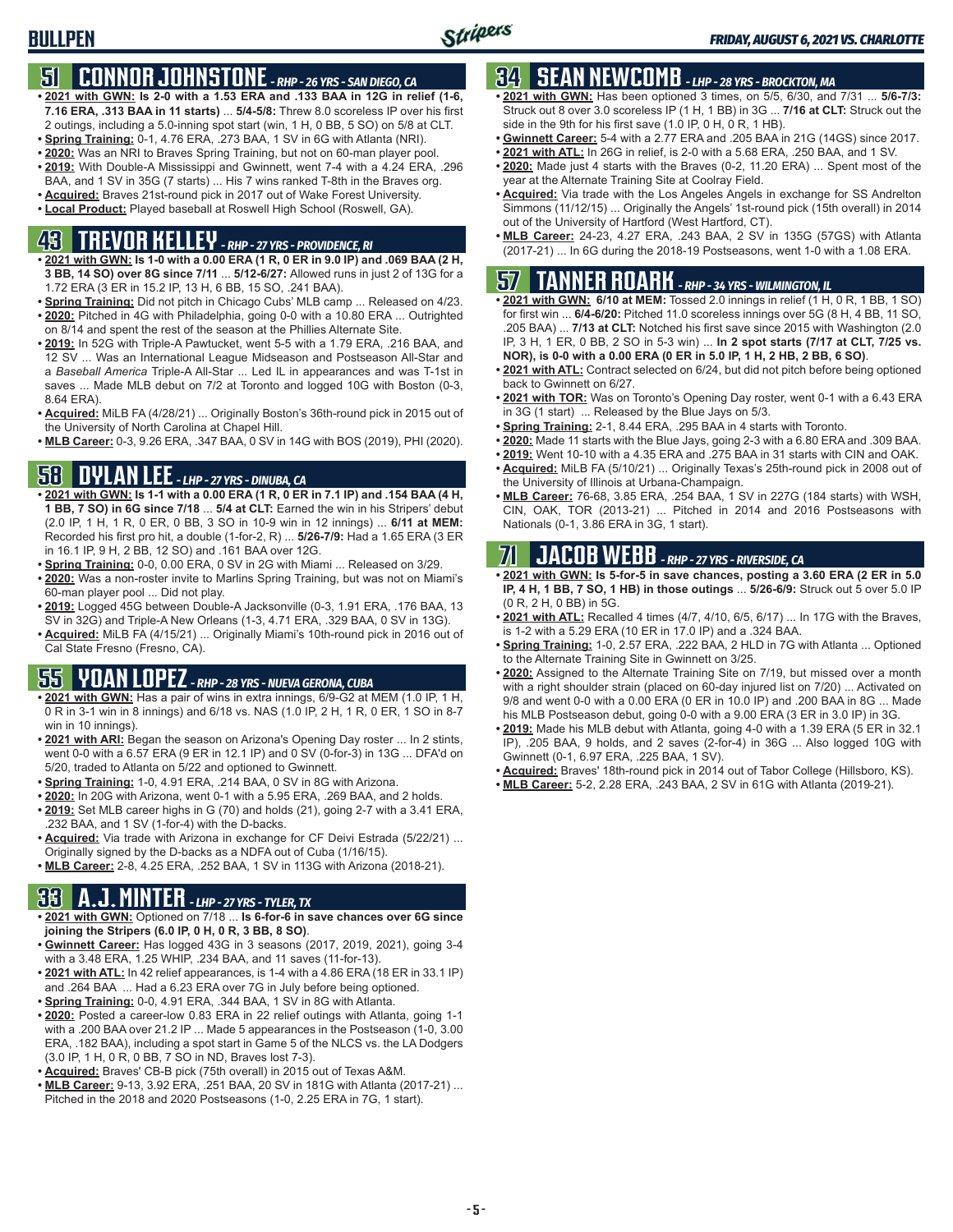| <b>OFFENSE</b> |                                                                      |  | Stripers                                                  |  |  |  |  |  |  |  | <b>FRIDAY, AUGUST 6, 2021 VS. CHARLOTTE</b> |  |  |  |                                   |  |
|----------------|----------------------------------------------------------------------|--|-----------------------------------------------------------|--|--|--|--|--|--|--|---------------------------------------------|--|--|--|-----------------------------------|--|
| TOTAL:         | 252, 106 HR, 770 OPS RISP:                                           |  | 262, 32 HR, .810 OPS RUNS/INNING: 1 2 3 4 5 6 7 8 9 X TOT |  |  |  |  |  |  |  |                                             |  |  |  |                                   |  |
| Vs. LHP:       | 253, 45 HR, 798 OPS RISP/20:                                         |  | 248, 16 HR, 787 OPS Stripers:                             |  |  |  |  |  |  |  |                                             |  |  |  | 64 42 41 43 45 44 57 46 36 12 430 |  |
|                | Vs. RHP: 252, 61 HR, 755 OPS LOADED: 329, 7 HR, 1.040 OPS Opponents: |  |                                                           |  |  |  |  |  |  |  |                                             |  |  |  | 51 44 48 42 29 45 36 26 18 14 353 |  |

|            | <b>HOME RUNS</b>         |                |    |                |                |                |                          |                        |                                                 |                          |                          |                |
|------------|--------------------------|----------------|----|----------------|----------------|----------------|--------------------------|------------------------|-------------------------------------------------|--------------------------|--------------------------|----------------|
|            |                          |                |    |                |                |                |                          |                        |                                                 |                          | <b>MULTI-GAMES</b>       |                |
| Player     | 1 <sub>R</sub>           | 2R             | 3R | <b>GS</b>      | Tot.           |                |                          | Off LH Off RH Team W-L | <b>Last HR with Gwinnett (Regular Season)</b>   | <b>Hit</b>               | <b>RBI</b>               | <b>HR</b>      |
| Almonte    |                          |                |    |                | 3              |                |                          | $3-0$                  | 5/30/21 vs. MEM, 1R (RH Connor Jones)           | 8                        | 5                        |                |
| Arcia      | 10                       | 3              |    |                | 13             | 6              | $\overline{7}$           | $7 - 4$                | 7/3/21 at DUR, 1R/Leadoff (RH Shane Baz)        | 17                       | 8                        |                |
| Brugman    | $\overline{\phantom{a}}$ |                |    |                |                |                |                          | $0 - 0$                |                                                 | $\overline{\phantom{a}}$ | $\overline{\phantom{a}}$ |                |
| Camargo    | 4                        |                | 2  |                | 10             | 5              | 5                        | $6 - 3$                | 8/4/21 vs. CLT, 3R (RH Mike Wright Jr.)         | 21                       | 10                       |                |
| Casteel    |                          | $\overline{2}$ |    |                | 3              | $\overline{2}$ |                          | $2 - 1$                | 6/24/21 at NOR, GS (LH Zac Lowther)             | 6                        | 5                        |                |
| Contreras  | 4                        | 3              |    |                | 8              |                | $\overline{7}$           | $7 - 1$                | 7/29/21 at MEM, 2R (RH Angel Rondon)            | 8                        | $\overline{7}$           |                |
| d'Arnaud   | $\sim$                   |                | ÷. | ٠              | $\overline{a}$ | ٠              |                          | $0 - 0$                |                                                 |                          | ٠                        | $\sim$         |
| Demeritte  | $\overline{7}$           | $\overline{2}$ |    | 3              | 12             | 6              | 6                        | $11 - 1$               | 7/27/21 at MEM, 1R (LH Tyler Webb)              | 11                       | 8                        |                |
| Ervin      | 3                        | 2              |    | ۰              | 6              | 4              | $\overline{2}$           | $4 - 2$                | 7/14/21 at CLT, 1R (LH Hunter Schryver)         | $\overline{7}$           | $\overline{7}$           |                |
| Goins      |                          |                | ٠  | ٠              | $\overline{2}$ |                |                          | $1 - 1$                | 7/4/21 at DUR, 2R (RH Joe Ryan)                 | 12                       | 6                        | $\sim$         |
| Gore       |                          |                |    |                |                |                |                          | $0 - 0$                |                                                 | 3                        | ۰                        |                |
| Heredia    |                          |                | ۰  |                | ٠              |                |                          | $0 - 0$                | ---                                             | ٠                        | ۰                        |                |
| Inciarte   | $\sim$                   | ۰              | ٠  | ٠              | ٠              | ٠              | $\overline{\phantom{a}}$ | $0 - 0$                | ---                                             | ٠                        | $\overline{\phantom{a}}$ | $\sim$         |
| Jackson    | 4                        | 4              |    | $\overline{2}$ | 11             | 8              | 3                        | $5-2$                  | 7/28/21, 1R (LH Matthew Liberatore), 2nd of Gm. | 11                       | 10                       | 3              |
| Kazmar Jr. | 4                        | 2              |    | ٠              | $\overline{ }$ | $\overline{2}$ | 5                        | $4 - 3$                | 7/22/21 vs. NOR, 1R (RH Eric Hanhold)           | 6                        | 5                        |                |
| Kipnis     | $\overline{2}$           | $\overline{2}$ |    | ٠              | 5              |                | 5                        | $4 - 1$                | 7/14/21 at CLT, 1R (RH Ofreidy Gomez)           | 10                       | $\overline{7}$           | $\sim$         |
| Lucrov     |                          |                |    |                | 2              |                | $\overline{2}$           | $1 - 1$                | 6/10/21 at MEM, 3R (RH Grant Black)             | 4                        | 3                        |                |
| Martinez   |                          |                |    |                |                |                |                          | $0 - 0$                |                                                 | $\overline{2}$           |                          |                |
| Morales    | $\overline{\phantom{a}}$ |                |    | ٠              |                | ٠              |                          | $1 - 0$                | 5/7/21 at CLT, 3R (RH Joe De Carlo)             |                          |                          |                |
| Pache      | 5                        |                |    |                | 6              | 3              | 3                        | $3 - 2$                | 7/28/21 at MEM, 1R (LH Matthew Liberatore)      | 9                        | 5                        | $\overline{ }$ |
| Sanchez    | 3                        | 2              |    | ٠              | 6              | 3              | 3                        | $3-2$                  | 8/5/21 vs. CLT, 2R (RH Jonathan Stiever)        | $\overline{7}$           | 6                        | $\overline{ }$ |
| Snider     | $\overline{2}$           |                | ٠  | ٠              | 3              |                | 3                        | $3-0$                  | 7/15/21 at CLT, 2R (RH Connor Sadzeck)          | 3                        | 3                        |                |
| Unroe      |                          |                |    |                |                |                |                          | $0 - 0$                | 7/19/19 vs. ROC, 1R (RH Drew Hutchison)         |                          | ۰                        |                |
| Waters     | 4                        | 2              | 2  |                | 8              | 4              | 4                        | $4 - 3$                | 7/24/21 vs. NOR, 1R (RH Eric Hanhold)           | 17                       | 6                        | $\overline{A}$ |
| Total:     | 56                       | 31             | 12 |                | 106            |                |                          |                        |                                                 |                          |                          |                |

| <b>HOME RUN VARIANTS</b>                                                  |                                                                 |    |           |                                                           |                |                                  |           |            |            |                                       |               |                     | <b>PINCH HITTERS</b> |                                        |                |              |                                        |            |
|---------------------------------------------------------------------------|-----------------------------------------------------------------|----|-----------|-----------------------------------------------------------|----------------|----------------------------------|-----------|------------|------------|---------------------------------------|---------------|---------------------|----------------------|----------------------------------------|----------------|--------------|----------------------------------------|------------|
| Back-to-Back Homers (2x):                                                 |                                                                 |    |           |                                                           |                |                                  |           |            |            |                                       | <b>Player</b> | AVG.                | AB                   | н                                      | 2B             | 3B           | <b>HR</b>                              | <b>RBI</b> |
| Almonte (GS) / Snider, 5/7 at CLT (1st Inning)                            |                                                                 |    |           |                                                           |                |                                  |           |            | Almonte    | 1.000                                 |               |                     | $\mathbf{0}$         | $\mathbf 0$                            | $\Omega$       | 2            |                                        |            |
| Jackson (2R) / Contreras, 7/14 at CLT (1st Inning)                        |                                                                 |    |           |                                                           |                |                                  |           |            |            |                                       | Arcia         | ---                 | $\Omega$             | $\Omega$                               | $\mathbf 0$    | $\Omega$     | $\Omega$                               | 0          |
|                                                                           |                                                                 |    |           |                                                           |                |                                  |           |            |            |                                       | Casteel       | .136                | 22                   | 3                                      | $\overline{1}$ | $\mathbf 0$  |                                        | 4          |
| Back-to-Back-to-Back Homers (1x):                                         |                                                                 |    |           |                                                           |                |                                  |           |            |            |                                       | Contreras     | .500                | $\overline{2}$       |                                        | $\mathbf 0$    | $\Omega$     | $\Omega$                               | 0          |
| Arcia (2R) / Camargo / Demeritte, 5/8 at CLT (6th Inning)                 |                                                                 |    |           |                                                           |                |                                  |           |            |            |                                       | Demeritte     | .400                | 5                    | $\overline{2}$                         | $\overline{A}$ | $\mathbf 0$  |                                        |            |
|                                                                           |                                                                 |    |           |                                                           |                |                                  |           |            |            |                                       | Ervin         | .200                | 10                   | $\overline{2}$                         | $\Omega$       | $\Omega$     |                                        | 3          |
| Pinch-Hit Homers (3x):                                                    |                                                                 |    |           |                                                           |                |                                  |           |            |            |                                       | Goins         | .000                | $\overline{2}$       | $\Omega$                               | $\Omega$       | $\Omega$     | 0                                      | 0          |
| Demeritte (1R), 5/12 vs. LOU (7th Inning)                                 |                                                                 |    |           |                                                           |                |                                  |           |            |            |                                       | Gore          | .200                | 5                    |                                        | $\mathbf 0$    | $\mathbf 0$  | $\Omega$                               | 0          |
| Casteel (2R), 6/3 vs. JAX (7th Inning)                                    |                                                                 |    |           |                                                           |                |                                  |           |            |            |                                       | Jackson       | .000                |                      | $\Omega$                               | $\mathbf 0$    | $\mathbf 0$  | $\Omega$                               | 0          |
| Ervin (2R), 7/7 vs. NAS (6th Inning)                                      |                                                                 |    |           |                                                           |                |                                  |           |            |            |                                       | Kazmar Jr.    | .000                | $\overline{7}$       | $\Omega$                               | $\mathbf 0$    | $\mathbf 0$  | 0                                      | 0          |
| Leadoff (Game) Homers (3x):                                               |                                                                 |    |           |                                                           |                |                                  |           |            |            |                                       | Lee           | .000                |                      | $\Omega$                               | $\mathbf 0$    | $\mathbf 0$  | $\Omega$                               | 0          |
| Waters (2x), 5/19 at NAS, 7/22 vs. NOR                                    |                                                                 |    |           |                                                           |                |                                  |           |            |            |                                       | Lucroy        | .000                | 3                    | $\Omega$                               | $\Omega$       | $\Omega$     | $\Omega$                               | $\Omega$   |
| Arcia (1x), 7/3 at DUR                                                    |                                                                 |    |           |                                                           |                |                                  |           |            |            |                                       | Morales       | .000                | $\overline{2}$       | $\Omega$                               | $\Omega$       | $\Omega$     | $\Omega$                               | $\Omega$   |
|                                                                           |                                                                 |    |           |                                                           |                |                                  |           |            |            |                                       | Pache         | .000                |                      | $\Omega$                               | $\mathbf 0$    | $\Omega$     | $\Omega$                               | 0          |
| Walk-Off Homers (1x):                                                     |                                                                 |    |           |                                                           |                |                                  |           |            |            |                                       | Sanchez       | .000                | 6                    | $\Omega$                               | $\mathbf 0$    | $\mathbf 0$  | $\Omega$                               | 0          |
| Arcia (Solo), 5/16 vs. LOU (9th Inning)                                   |                                                                 |    |           |                                                           |                |                                  |           |            |            |                                       | Snider        | .077                | 13                   |                                        | $\Omega$       | $\Omega$     | 0                                      | $\Omega$   |
|                                                                           |                                                                 |    |           |                                                           |                |                                  |           |            |            |                                       | Unroe         | .000                | $\overline{4}$       | $\Omega$                               | $\mathbf 0$    | $\Omega$     | $\Omega$                               | $\Omega$   |
|                                                                           |                                                                 |    |           |                                                           |                |                                  |           |            |            |                                       | Totals:       | .129                | 85                   | 11                                     | $\overline{2}$ | $\mathbf 0$  | 3                                      | 10         |
|                                                                           |                                                                 |    |           |                                                           |                |                                  |           |            |            |                                       |               |                     |                      |                                        |                |              |                                        |            |
|                                                                           |                                                                 |    |           |                                                           |                | <b>STRIPERS BATTING BY MONTH</b> |           |            |            |                                       |               |                     |                      | <b>HITTING STREAKS (10-PLUS GAMES)</b> |                |              |                                        |            |
|                                                                           | <b>AVG</b>                                                      | G  | 2B        | 3B                                                        | <b>HR</b>      | <b>RBI</b>                       | <b>SB</b> | <b>OBP</b> | <b>SLG</b> | <b>OPS</b>                            | Player        | <b>Length/Dates</b> |                      |                                        |                | <b>Stats</b> |                                        |            |
| May:                                                                      | .254                                                            | 24 | 43        | 2                                                         | 36             | 138                              | 24        | .366       | .445       | .811                                  | Arcia         | 13G (5/4-5/18)      |                      |                                        |                |              | .393 (22-56), 4 2B, 7 HR, 17 R, 12 RBI |            |
| June:                                                                     | 3<br>25<br>36<br>.227<br>21<br>88<br>23<br>.308<br>.357<br>.665 |    | Contreras | 13G (7/10-7/27)<br>.385 (20-52), 5 2B, 7 HR, 14 R, 20 RBI |                |                                  |           |            |            |                                       |               |                     |                      |                                        |                |              |                                        |            |
| 28<br>.831<br>.271<br>52<br>2<br>47<br>23<br>.479<br>July:<br>161<br>.352 |                                                                 |    |           | Demeritte                                                 | 10G (6/2-7/21) |                                  |           |            |            | .372 (16-43), 2 2B, 3 HR, 10 R, 8 RBI |               |                     |                      |                                        |                |              |                                        |            |
| August:                                                                   | .259                                                            | 4  | 5         | $\overline{2}$                                            | $\overline{2}$ | 17                               | 2         | .348       | .370       | .719                                  |               |                     |                      |                                        |                |              |                                        |            |
| September:                                                                |                                                                 |    |           |                                                           |                |                                  |           |            |            |                                       |               |                     |                      |                                        |                |              |                                        |            |

|           | <b>HITTER AWARDS &amp; HONORS</b>      |                          |
|-----------|----------------------------------------|--------------------------|
| Player    | <b>Award/Date</b>                      | <b>Stats</b>             |
| Waters    | Sirius XM All-Star Futures Game (7/11) | Game: 1-1, BB            |
| Contreras | AAA East Player of Week (7/13-18)      | .462, 3 2B, 3 HR, 12 RBI |

|            |                   | <b>ON-BASE STREAKS (15-PLUS GAMES)</b>   |
|------------|-------------------|------------------------------------------|
|            |                   |                                          |
|            |                   |                                          |
| Demeritte  | 10G (6/2-7/21)    | .372 (16-43), 2 2B, 3 HR, 10 R, 8 RBI    |
| ∎∪ontreras | $13G$ (1/10-1/21) | $.385$ (20-52), 5 2B, 7 HR, 14 R, 20 RBI |

| ON-BASE STREAKS (15-PLUS GAMES) |                     |                                       |  |  |  |  |  |
|---------------------------------|---------------------|---------------------------------------|--|--|--|--|--|
| <b>Player</b>                   | <b>Length/Dates</b> | <b>Stats</b>                          |  |  |  |  |  |
| Camargo                         | 18G (6/18-7/8)      | .303 (20-66), 6 2B, 2 HR, 7 RBI, 7 BB |  |  |  |  |  |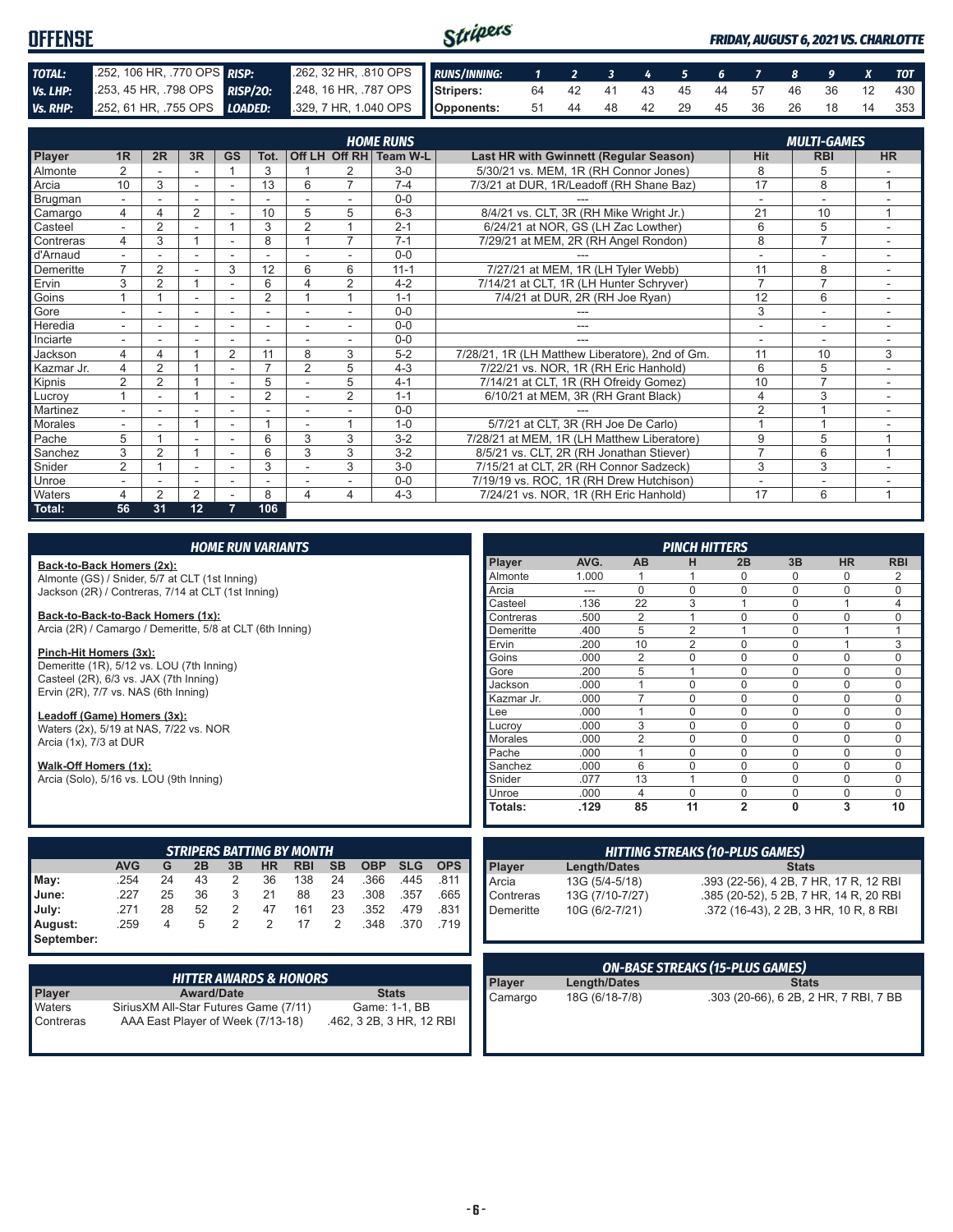# **BATTER BIOS**

## **13 ORLANDO ARCIA** *- SS - 27 YRS - ANACO, VENEZUELA*

*SEASON WITH GWN:*.305, 13 HR, 29 RBI, 5 SB, .925 OPS *HIT STREAK:* 5G (6-17)

*8/5 vs. CLT:*1-4, 2B, R, BB *SERIES:* .333 (4-12), 2B, RBI

- **• Leaderboard:** Entering 8/6, ranks among Triple-A East top 10 in AVG (7th, .305), SLG (10th, .545), and OPS (10th, .925).
- **• 2021 with GWN: Has reached base safely in 50 of 54G (92.6%)** ... **5/4-5/18:**  Hit safely in first 13G (.393, 7 HR, 17 R, 12 RBI, 2 SB, 1.301 OPS) ... **5/9 at CLT:** Tied GWN's single-game HR record (3-for-4, 3 HR, 4 R, 4 RBI) ... **5/16 vs. LOU:** Blasted walk-off solo HR (#7) in 9th ... **6/18 vs. NAS:** Went 3-for-5 with 3 XBH, including solo HR (#11) and game-tying double in 10th, scored walk-off run ... **6/5- 6/23:** Posted 14G on-base streak (.333, 17-for-51, 4 2B, 3 HR, 11 R, 8 RBI, 6 BB). **• 2021 with ATL:** Recalled on 7/4 ... Hit .204 (10-for-49, 1 2B, 2 HR, 5 R, 9 RBI) in
- 17G ... Optioned back to Gwinnett on 7/31. **• 2021 with MIL:** Was on Milwaukee's Opening Day roster and batted .091 (1-for-
- 11, 1 RBI) in 4G before being traded to Atlanta on 4/6 (sent to Alternate Site).
- **• 2020:** Spent 59 games with the Brewers, batting .260 (10 2B, 1 3B, 5 HR, 22 R, 20 RBI, 2 SB) ... Played in 2 Postseason games (.143, 1-for-7, 1 HR, 2 RBI).
- **• Acquired:** Via trade with Milwaukee in exchange for RHP Chad Sobotka and RHP Patrick Weigel (4/6/21) ... Originally signed by Milwaukee as a NDFA (10/22/10).
- **• MLB Career:** .242, 70 2B, 7 3B, 44 HR, 189 RBI, 40 SB in 559G with MIL, ATL (2016-21) ... Played in the Postseason from 2018-20 (.295, 4 HR, 6 RBI in 13G).

## **17 JOHAN CAMARGO** *- INF - 27 YRS - PANAMA CITY, PANAMA*

*SEASON WITH GWN:*.318, 10 HR, 40 RBI, 0 SB, .929 OPS *HIT STREAK:* 2G (2-9)

- *8/5 vs. CLT:* 1-5, 2B, R, RBI *SERIES:* .167 (2-12), 2B, HR, 4 RBI **• Leaderboard:** Entering 8/6, ranks among Triple-A East top 10 in R (3rd, 49), AVG (5th, .318), OBP (5th, .401), H (T-6th, 76), TB (7th, 126), OPS (8th, .929), and XBH (T-10th, 28).
- **• 2021 with GWN: In 44G since 6/10, hitting .343 (58-for-169, 13 2B, 2 3B, 7 HR, 31 R, 30 RBI, .972 OPS)** ... **5/4-5/22:** Hit safely in 9G (.364, 2 2B, 3 HR, 13 R, 8 RBI) ... **5/8 at CLT:** Notched first career multi-HR game (2-for-4, 2 HR, 2 RBI) ... **6/5 vs. JAX:** Started 5-4-3 triple play, GWN's first since 5/28/19 at TOL ... **6/10 at MEM:** Homered for first time since 5/8 (2-run, #4) in 4-for-5, 2-RBI effort ... **6/18- 7/8:** Posted 18G on-base streak (.303, 20-for-66, 6 2B, 2 HR, 9 R, 7 RBI, 7 BB) ... **7/18 at CLT:** Hit a 2-out, 2-run HR (#8) in 9th for a 12-11 lead (GWN had trailed
- 11-3) ... **7/30 at MEM:** Tallied season-high 4 RBI (2-for-4, 2B, HR #9) in 8-7 win. **• Gwinnett Career:** Has hits in 89 of 118G (75.4%) since 2017, batting .331 (152 for-459, 33 2B, 3 3B, 19 HR, 82 R, 82 RBI, 1 SB, .938 OPS).
- **• 2021 with ATL:** In 6 stints with the Braves, batting .000 (0-for-16, 1 R) in 15G.
- **• 2020:** Made Braves' Opening Day roster and batted .200 (8 2B, 4 HR, 16 R, 9 RBI) in 35G ... Added to the NLCS roster in place of injured Adam Duvall prior to Game 2 and played in 4G (.250, 2-for-8, 1 2B, 1 RBI).
- **• Acquired:** NDFA (7/2/10) out of Panama City, Panama.
- **• MLB Career:** .257, 68 2B, 4 3B, 34 HR, 144 RBI, 2 SB in 364G with Atlanta (2017- 21) ... Played in 2018 and 2020 Postseasons (.087, 1 2B, 1 RBI in 8G).

## **9 RYAN CASTEEL** *- 1B/C - 30 YRS - CHATTANOOGA, TN*

*SEASON WITH GWN:*.233, 3 HR, 17 RBI, 0 SB, .698 OPS *HIT STREAK:* -2G (0-7) *8/5 vs. CLT:*DNP *SERIES:* .000 (0-4)

- **• 2021 with GWN: 5/15-5/18:** Had 6 RBI in 3G span, including 5/15 vs. LOU (1 for-2, GW 3-run 2B, 3 RBI) and 5/16 vs. LOU (1-for-3, HR, 2 RBI) ... **6/2 vs. JAX:** Notched pinch-hit 2-run double ... **6/3 vs. JAX:** Hit pinch-hit 2-run HR (#2) ... **6/24 at NOR:** Crushed game-winning grand slam (#3) in 6-2 victory (1-for-4, 4 RBI), his 2nd career slam (first since 7/20/13 with Adv-A Modesto).
- **• 2020:** Was not on the Braves' 60-man player pool ... Did not play.
- **• 2019:** Played 118G with Double-A Mississippi, batting .263 (21 2B, 2 3B, 21 HR, 73 RBI, .811 OPS) ... Ranked 2nd in the Southern League in homers and RBI, 3rd in slugging (.477) ... Was his 2nd career 20-homer season (hit 22 in 2013).
- **• Acquired:** MiLB FA (3/14/21) ... Originally Colorado's 17th-round pick in 2010 out of Cleveland State Community College (Cleveland, TN).

## **24 WILLIAM CONTRERAS** *- C - 23 YRS - PUERTO CABELLO, VZ*

*SEASON WITH GWN:*.366, 8 HR, 26 RBI, 0 SB, 1.147 OPS *HIT STREAK:* 3G (6-12) *8/5 vs. CLT:* 3-4, R, RBI, HBP *SERIES:* .500 (6-12), 2B, 3 RBI

- **• 2021 with GWN: Leads Triple-A East in HR (T-1st, 8), RBI (26), and OPS (1.147) since joining GWN on 7/8** ... **Has hit safely in 19 of 22G during his Triple-A debut (.366, 30-for-82, 6 2B, 8 HR, 19 R, 26 RBI, 1.147 OPS)** ... **7/13- 7/18:** Named Triple-A East Player of the Week (.462, 12-for-26, 3 2B, 3 HR, 7 R, 12 RBI, 1.440 OPS) ... **7/10-7/27:** Posted a 13G hitting streak, tied for GWN's longest this year (.385, 20-for-52, 5 2B, 7 HR, 14 R, 20 RBI, 1.333 OPS).
- **• 2021 with ATL:** On the Braves' Opening Day roster ... Hit .204 (3 2B, 1 3B, 7 HR, 16 R, 21 RBI, .666 OPS) in 44G through 7/6 ... Optioned on 7/7.
- **• 2020:** Spent most of the year at the Alternate Training Site at Coolray Field ... Recalled by Atlanta for his MLB debut on 7/24 ... Hit .400 (4-for-10, 1 2B, 1 RBI) in 4G before being optioned on 7/29.
- **• Bloodlines:** Older brother is Chicago Cubs' C Willson Contreras.
- **• Acquired:** NDFA (2/1/15) out of Puerto Cabello, Venezuela.
- **• MLB Career:** .217, 4 2B, 1 3B, 7 HR, 22 RBI, 0 SB in 48G with Atlanta (2020-21).

#### **14 TRAVIS d'ARNAUD** *- C - 32 YRS - LONG BEACH, CA SEASON WITH GWN:*.091, 0 HR, 0 RBI, 0 SB, .322 OPS *HIT STREAK:* 1G (1-4)

- *8/5 vs. CLT:*1-4, R *SERIES:* .125 (1-8) **• MLB Rehab:** Joined Gwinnett on a rehab assignment on 7/30 ... Has been on Atlanta's 60-day IL since 5/2 (tore left thumb ligament, had surgery).
- **• 2021 with ATL:** Prior to the injury on 5/1 at TOR, batted .220 (18-for-82, 4 2B, 2 HR, 5 R, 11 RBI, .594 OPS) in 23G with the Braves.
- **• 2020:** Won his first NL Silver Slugger Award, batting .321 (88-for-165, 8 2B, 9 HR, 19 R, 34 RBI, .919 OPS) in 44G with Atlanta ... In 12G during the Postseason, hit .286 (12-for-42, 2 2B, 2 HR, 4 R, 10 RBI, .856 OPS).
- **• Bloodlines:** Is the second d'Arnaud to play for Gwinnett, joining his brother Chase (played 22G in 2016, hit .255 with 6 2B, 1 3B, 1 HR, 4 RBI, 7 SB).
- **• Acquired:** MLB FA (11/24/19) ... Originally Philadelphia's 1st-round pick (37th overall) in 2007 out of Lakewood High School (Lakewood, CA).
- **• MLB Career:** .251, 93 2B, 5 3B, 74 HR, 276 RBI, 2 SB in 567G with NYM, LAD, TB, ATL (2013-21) ... Has appeared in the Postseason 3 times (2015 with NYM, 2019 with TB, 2020 with ATL), batting .207, 3 2B, 5 HR, 10 R, 19 RBI in 32G.

### **12 TRAVIS DEMERITTE** *- OF - 26 YRS - NEW YORK, NY*

*SEASON WITH GWN:*.297, 12 HR, 34 RBI, 5 SB, 1.028 OPS *HIT STREAK:* -2G (0-8) *8/5 vs. CLT:*0-5 *SERIES:* .167 (2-12)

- **• 2021 with GWN: 5/4 at CLT:** Tallied 5 RBI (3-for-6, HR) to set GWN Opening Night record ... **6/2-7/21:** Posted 10G hitting streak (.372, 16-for-43, 2 2B, 3 HR, 10 R, 8 RBI, 1.041 OPS) ... **6/10-7/10:** Was on the Injured List ... **7/13-8/3:** In first 16G since returning from the IL, hit .322 (19-for-59, 2 2B, 6 HR, 15 R, 19 RBI, 4 SB, 1.064 OPS) ... **7/17-7/25:** Hit 3 grand slams in 7G span (7/17 at CLT, 7/23 vs. NOR, 7/25 vs. NOR), raising his career total to 6 (4 with GWN) ... **7/18 at CLT:** Notched season-high 4 hits (4-for-5, 3 R, 2 RBI, SB) ... **7/27 at MEM:** Homered for 3rd straight game, GW solo blast (#12) in 1-0 win.
- **• Gwinnett Career:** In 141G since 2019, batting .289 (140-for-484, 39 2B, 2 3B, 32 HR, 101 R, 107 RBI, 9 SB, .969 OPS) with the Stripers.
- **• 2020:** Hit .172 with 1 2B, 4 RBI in 18G with Detroit ... DFA'd on 2/5/21.
- **• 2019:** Made his Triple-A debut with Gwinnett and was an IL All-Star (.286, 20 HR, 73 RBI, .944 OPS in 96G) ... Has 1 of the 9 20-HR seasons in GWN history ... Traded to Detroit on 7/31, made his MLB debut (.225, 3 HR, 10 RBI in 48G).
- **• Acquired:** Off Waivers from Detroit (2/12/21) ... Originally Texas' 1st-round pick (30th overall) in 2013 out of Winder-Barrow High School (Winder, GA).
- **• MLB Career:** .217, 8 2B, 2 3B, 3 HR, 14 RBI, 3 SB with Detroit (2019-20).

### **18 PHILLIP ERVIN** *- OF - 29 YRS - MOBILE, AL*

*SEASON WITH GWN:*.211, 6 HR, 24 RBI, 11 SB, .674 OPS *HIT STREAK:* -1G (0-1) *8/5 vs. CLT:*PH, 0-1 *SERIES:* .500 (4-8), 3B, RBI, SB

- **• 2021 with GWN: 6/2 vs. JAX:** Hit decisive 3-run HR (#1) and tallied season-high 4 RBI (1-for-4, R) ... **6/13 at MEM:** Belted game-tying 2-run HR (#2) with 2 outs in the 9th of an eventual 7-6 loss (1-for-3, 1 R, 2 RBI) ... **7/7 vs. NAS:** Clubbed game-tying 2-run pinch-hit HR (#5, 1-for-1, 2 RBI) ... **8/1 at MEM:** Lined GWRBI single with 2 outs in 9th inning in 4-2 win (1-for-2, RBI).
- **• 2020:** Between Cincinnati and Seattle, hit .149 with 3 2B, 4 RBI, 1 SB in 37G ... DFA'd by the Reds (8/28), Mariners (12/16), and Chicago Cubs (2/20/21).
- **• Acquired:** Off waivers from the Chicago Cubs (2/22/21) ... Originally Cincinnati's 1st-round pick (27th overall) in 2013 out of Samford University (Homewood, AL).
- **• MLB Career:** .247, 26 2B, 8 3B, 17 HR, 68 RBI, 15 SB in 237G with CIN, SEA (2017-20) ... Talled 7 of his 8 career triples in 2019 (ranked 7th in NL).

## **8 RYAN GOINS** *- INF - 33 YRS - TEMPLE, TX*

*SEASON WITH GWN:*.257, 2 HR, 25 RBI, 2 SB, .692 OPS *HIT STREAK:* -2G (0-6) *8/5 vs. CLT:*DNP *SERIES:* .--- (0-0)

- **• 2021 with GWN: 5/4 at CLT:** Hit Gwinnett's first HR of the season (solo, 2-for-5, RBI) ... **5/12 vs. LOU:** Set season highs for hits (3-for-4) and RBI (3) ... **6/18-6/29:** Posted season-best 8G hitting streak (.400, 10-for-25, 1 2B, 3 R, 6 RBI) ... **7/4 at DUR:** Homered for the first time since Opening Night (2-run, #2, 1-for-4, 2 RBI).
- **• Tokyo Olympics:** Was on GWN's Temporary Inactive List while playing for Mexico in this year's Olympics ... Hit .250 (1-for-4, R, RBI) in 2G (MEX went 0-3).
- **• Triple-A Career:** Has played for BUF (2013-16), LHV (2018), CLT (2019), and GWN (2021) ... Was teammates with MGR Matt Tuiasosopo in 2014 with BUF.
- **• Spring Training:** .391, 2 2B, 0 HR, 5 RBI, 0 SB, .960 OPS in 16G with Atlanta.
- **• 2020:** Played in 14G with the Chicago White Sox, batting .000 (0-for-9, 4 R) ... Spent most of the year at the Alternate Training Site in Schaumburg, IL.
- **• Acquired:** MiLB FA (2/25/21) ... Originally Toronto's 4th-round pick in 2009 out of Dallas Baptist University (Dallas, TX).
- **• MLB Career:** .228, 71 2B, 12 3B, 22 HR, 158 RBI in 555G with TOR, KC, CWS (2013-20) ... Played for TOR in 2015-16 Postseasons (.146, 1 HR, 5 RBI in 14G).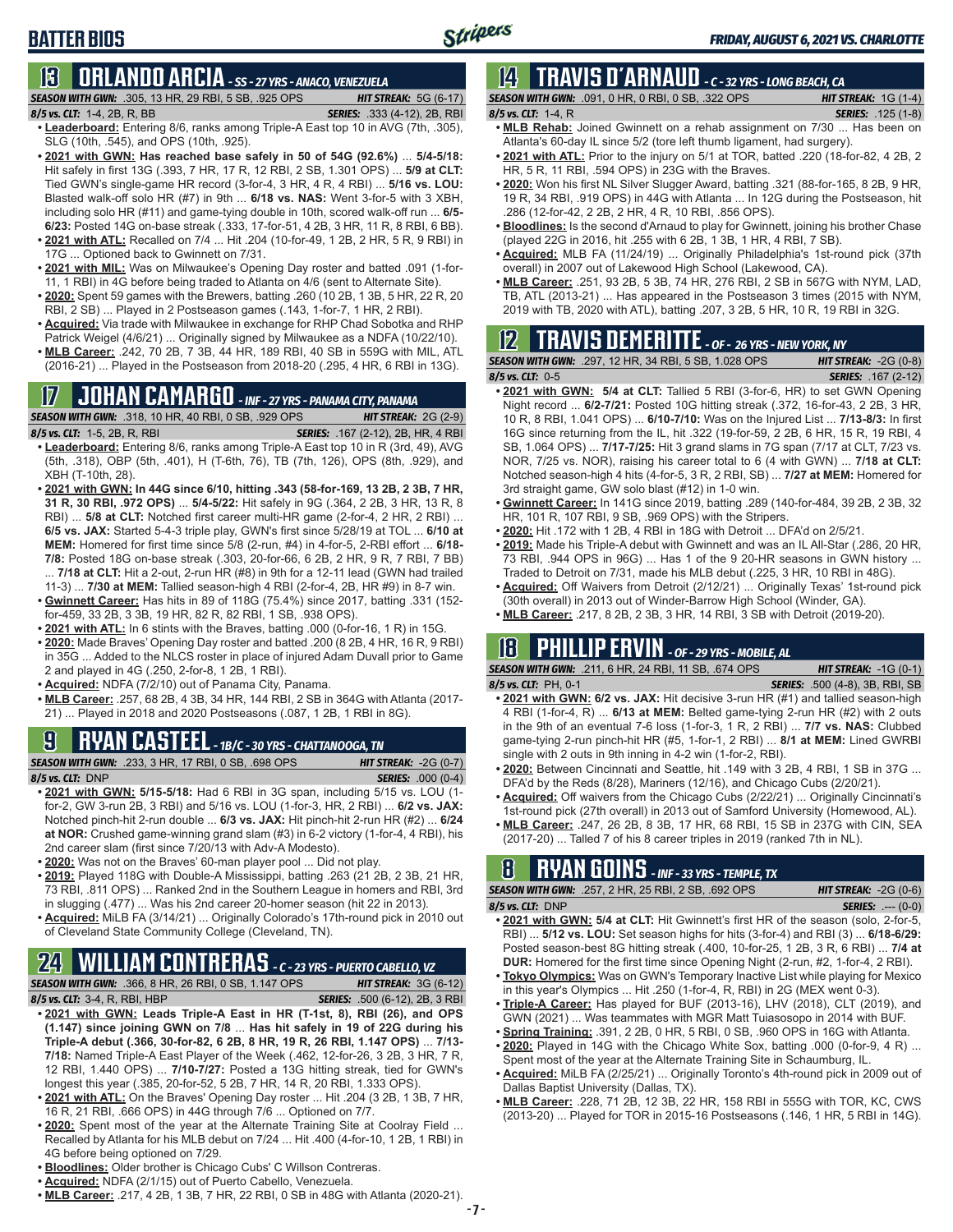## **5 TERRANCE GORE** *- OF - 30 YRS - MACON, GA*

*SEASON WITH GWN:*.267, 0 HR, 0 RBI, 14 SB, .797 OPS *HIT STREAK:* -3G (0-8) *8/5 vs. CLT:*DNP *SERIES:* .--- (0-0)

- - **• Leaderboard:** Entering 8/6, ranks among Triple-A East top 10 in SB (T-9th, 14). **• 2021 with GWN:** Is 14-for-16 (87.5%) in stolen base attempts over 31G, has a pair of 2-steal games (5/18 at NAS, 6/18 vs. NAS) ... **6/9-G2 at MEM:** Stole 3rd and scored winning run in 8th inning of 3-1 victory ... **7/10 vs. NAS:** Notched seasonhigh 3 hits (3-for-3, 2B, R).
	- **• 2020:** Logged 2G in his lone season with the Los Angeles Dodgers (0 PA).
	- **• Acquired:** MiLB FA (2/18/21) ... Originally Kansas City's 20th-round pick in 2011 out of Gulf Coast Community College (Panama City, FL).
	- **• MLB Career:** .224, 2 2B, 1 3B, 0 HR, 1 RBI, 40 SB in 102G with KC, CHC, LAD (2014-20) ... Played in the Postseason with KC (2014-15) and CHC (2018), going 0-for-2 with 3 R, 5 SB ... Won World Series with the Royals in 2015.

## **4 SEAN KAZMAR JR.** *- INF - 37 YRS - VALDOSTA, GA*

*SEASON WITH GWN:*.212, 7 HR, 21 RBI, 3 SB, .639 OPS *HIT STREAK:* 1G (1-4) *8/5 vs. CLT:*DNP *SERIES:* .--- (0-0)

- **• Hits Record: On 7/31 at MEM, passed Larry Whisenton (657) for the Atlanta Braves Triple-A career hits record with his 658th (single, 1-for-4)**.
- **• Gwinnett Career:** Batting .264 (658-for-2489, 134 2B, 12 3B, 44 HR, 300 R, 291 RBI, 26 SB) in 724G over 8 seasons ... Leads in career G, AB, H, TB (948), 2B, R, RBI ... Ranks 2nd in career 3B (12) ... Ranks 3rd in career HR (44).
- **• 2021 with GWN: 5/25 vs. MEM:** Lined a walk-off single in the 9th for a 2-1 win, his first career walk-off RBI with GWN ... **7/8-G1 vs. NAS:** Passed Joey Terdoslavich for 3rd on GWN career HR list (#42, 1-for-3, 2 RBI) ... **7/22 vs. NOR:** Passed Damon Hollins for 2nd on ATL Triple-A hits list (#649, 2-for-3, HR, 2 RBI) ... **7/28 at MEM:** Notched his 999th and 1,000th career Triple-A hits (2-for-5, R).
- **• 2021 with ATL:** Contract selected on 4/17, has spent 2 stints with Atlanta (4/17- 4/23, 5/4-5/7), going 0-for-2 ... Pinch hit on 4/17 at the Chicago Cubs, marking his first MLB appearance in 4,589 days since 9/23/08 with San Diego ... The last player with a bigger gap between MLB appearances was Ralph Winegarner (13 years, 14 days between 6/23/36 with CLE and 7/7/49 with STL).
- **• Acquired:** MiLB FA (12/7/20) ... Originally San Diego's 5th-round pick in 2004 out of the College of Southern Nevada.
- **• MLB Career:** .195, 1 2B, 0 3B, 0 HR, 2 RBI in 22G with San Diego (2008) and Atlanta (2021).

## **20 JONATHAN MORALES** *- C - 26 YRS - ARROYO, PUERTO RICO*

*SEASON WITH GWN:*.123, 1 HR, 7 RBI, 0 SB, .318 OPS *HIT STREAK:* -3G (0-12) *8/5 vs. CLT:*0-3, BB *SERIES:* .000 (0-3)

- **• 2021 with GWN: 5/7 at CLT:** Tied his single-game career high with 5 RBI, going 2-for-6 with a 3-run HR (#1) in the 9th.
- **• 2020:** Spent entire year at Braves Alternate Site in Gwinnett (no MLB debut) ... Played for Caguas of the Puerto Rican Winter League (.394, 3 HR, 9 RBI in 13G), earning PWL Postseason All-Star honors.
- **• 2019:** Hit .240 (13 2B, 2 HR, 27 R, 25 RBI) in 80G between Double-A Mississippi and Gwinnett ... Logged 1 game during the IL Playoffs (0-for-1, BB).
- **• Acquired:** Braves' 25th-round pick in 2015 out of Miami-Dade Community College.

## **15 CRISTIAN PACHE** *- OF - 22 YRS - SANTO DOMINGO CENTRO, D.R.*

*SEASON WITH GWN:*.237, 6 HR, 23 RBI, 5 SB, .695 OPS *HIT STREAK:* 4G (5-18) *8/5 vs. CLT:* 1-5, RBI *SERIES:* .286 (4-14), 2B, RBI

- **• MLB.com Prospect Ranks:** #1 (Braves Top 30), #9 (Top 100).
- **• 2021 with GWN: 5/29-6/1:** Assigned to rehab (right hamstring inflammation), played 1G before being activated/optioned on 6/2 ... **6/5 vs. JAX:** Went 3-for-6 with 2 doubles, including game-tying 2-run double in 9th ... **6/10 at MEM:** Tallied his first career multi-HR game (3-for-5, 2 HR, 3 R, 4 RBI) ... **6/30 at DUR:** Notched last-at-bat GWRBI single in 9th for 2-1 win (2-for-3, 2B, RBI) ... **7/21 vs. NOR:** Homered in both games of a doubleheader (#3-4, 2-for-6, 2 R, 2 RBI) ... **7/8-7/28:** Hit .286 (18-for-63, 1 2B, 4 HR, 16 R, 11 RBI, 3 SB, .858 OPS) in 17G.
- **• 2021 with ATL:** On Atlanta's Opening Day roster for the first time ... Hit .111 (3 2B, 1 HR, 6 R, 4 RBI) in 22G ... Placed on IL twice, on 4/14 and 5/14 ... Was at the Alternate Training Site from 4/24-4/30.
- **• 2020:** Spent most of the year at the Alternate Training Site ... Made his MLB debut on 8/21 vs. Philadelphia (1-for-4) ... Played just 2G during regular season (.250) ... Also made MLB Postseason debut (.182, 1 2B, 1 HR, 4 R, 4 RBI in 12G).
- **• 2019:** Between Mississippi (104G) and Gwinnett (26G), hit .277 (36 2B, 9 3B, 12 HR, 63 R, 61 RBI, 8 SB, .802 OPS) in 130G ... Named a Southern League Postseason All-Star and MLB All-Star Futures Game participant.
- **• Acquired:** NDFA (7/4/15) out of Santo Domingo Centro, D.R.
- **• MLB Career:** .119, 3 2B, 0 3B, 1 HR, 4 RBI, 0 SB in 24G with Atlanta (2020-21).

*SEASON WITH GWN:*.205, 6 HR, 24 RBI, 4 SB, .631 OPS *HIT STREAK:* 3G (4-9) *8/5 vs. CLT:*1-2, HR, R, 2 RBI, 2 BB *SERIES:* .444 (4-9), HR, 3 RBI

*FRIDAY, AUGUST 6, 2021 VS. CHARLOTTE*

- **• 2021 with GWN: Has homered 5 times in 13G since 7/22, batting .298 (14 for-47, 9 R, 11 RBI, .987 OPS) in that span** ... **5/7 at CLT:** Went 3-for-5 (3 R, 3 RBI) with GWN's first triple of the year ... **6/9-G2 at MEM:** Stole home as part of a double-steal with Drew Waters, scored tying run in 3-1 win (1-for-2, R, SB) ... **6/16 vs. NAS:** After going 30G without a homer, launched his 1st of the year (3 run, 1-for-2, 3 RBI) ... **7/28 at MEM:** Hit a game-tying 2-run HR (#3) with 2 outs in 9th of 8-7 loss ... **7/30 at MEM:** Recorded 2nd career multi-HR game (1st since 5/2/15, CLT vs. SWB), hitting 2 solo shots (#4-5) including GW blast in 8th for 8-7 win (2-for-3, 3 R, 2 RBI).
- **• 2020:** Played 11G with the Chicago White Sox, batting .313 (3 2B, 1 HR, 1 RBI, 1.164 OPS) ... Made his MLB Postseason debut in the ALWCS (1G, no at-bat).
- **• Acquired:** MiLB FA (3/31/21) ... Originally a NDFA with Chi. White Sox (5/29/09).
- **• MLB Career:** .245, 113 2B, 24 3B, 32 HR, 215 RBI, 30 SB in 657G with the Chi.

### White Sox (2014-20) ... Won an AL Gold Glove in 2019 (.987 FPCT at 2B).

## **26 TRAVIS SNIDER** *- OF/INF - 33 YRS - KIRKLAND, WA*

| <b>SEASON WITH GWN: .180, 3 HR, 10 RBI, 1 SB, .637 OPS</b> | <b>HIT STREAK:</b> $-1G(0-3)$ |
|------------------------------------------------------------|-------------------------------|
| $8/5$ vs. CLT: $DNP$                                       | <b>SERIES:</b> .000 (0-3)     |
|                                                            |                               |

- **• 2021 with GWN: 6/18 vs. NAS:** Homered for the first time since 5/7 at CLT, a solo shot (#2) as part of 6-run comeback in 8-7 win (1-for-3, 2 RBI) ... **7/15 at CLT:** Blasted go-ahead 2-run HR (#3) in 8th of 11-10 win (1-for-4, 2 RBI) ... **7/31 at MEM:** Delivered GW 2-run double in 2-1 win (1-for-4, 2 RBI).
- **• 2020:** Signed by Miami on 7/24 and reported to the Marlins' Alternate Training Site in Jupiter, FL, but was released on 8/27 and did not reach the Majors.
- **• 2019:** Played for Triple-A Reno in Arizona's system (.294, 22 2B, 4 3B, 11 HR, 41 RBI, 3 SB, .899 OPS in 93G).
- **• Acquired:** MiLB FA (2/26/21) ... Originally Toronto's 1st-round pick (14th overall) in 2006 out of Henry M. Jackson High School (Mill Creek, WA).
- **• MLB Career:** .244, 100 2B, 7 3B, 54 HR, 212 RBI, 22 SB in 630G with TOR, PIT, BAL (2008-15) ... Played for PIT in Postseason from 2013-15 (1-for-4 in 3G).

## **11 Drew WATERS** *- OF - 22 YRS - ATLANTA, GA*

*SEASON WITH GWN:*.255, 8 HR, 27 RBI, 17 SB, .773 OPS *HIT STREAK:* 1G (1-4)

- *8/5 vs. CLT:*1-4, R, BB *SERIES:* .200 (1-5) **• Leaderboard:** Entering 8/6, ranks among Triple-A East top 10 in SB (T-4th, 17) and R (5th, 47).
- **• MLB.com Prospect Ranks:** #2 (Braves Top 30), #24 (Top 100 Prospects).
- **• 2021 with GWN: 5/15-6/10:** Hit .316 (25-for-79, 4 2B, 3 HR, 16 R, 9 RBI, 6 SB, .906 OPS) in 21G ... **5/18 at NAS:** Recorded first career multi-HR game (3-for-5, 2 HR, 3 RBI) and became the first GWN player to homer from both sides of the plate since Mel Rojas Jr. (7/7/16 at CLT) ... **5/19 at NAS:** Fell a triple shy of the cycle in first 4-hit game at Triple-A (4-for-5, 2B, HR, 2 R, 2 RBI, 2 SB) ... **6/9-G2 at MEM:** Lined RBI single in 8th (2-for-3, R, RBI) for last-at-bat 3-1 win ... **7/2-7/18:** Posted 13G on-base streak (.357, 20-for-56, 8 2B, 1 3B, 2 HR, 14 R, 10 RBI, 4 SB) ... **July:** Led Triple-A East in XBH with 17 during the month, batting .301 (31-for-103, 11 2B, 1 3B, 5 HR, 23 R, 17 RBI, 5 SB, .924 OPS) in 24G.
- **• Futures Game:** Played for the NL Team in the 2021 SiriusXM All-Star Futures Game on 7/11 at Coors Field (1-for-1, BB) ... Was the 7th active Gwinnett player selected to the game (1st since RHP Touki Toussaint in 2018).
- **• 2020:** Spent entire year at Braves Alternate Site in Gwinnett (no MLB debut).
- **• 2019:** Hit .309 (40 2B, 9 3B, 7 HR, 80 R, 52 RBI, 16 SB) in 134G with Double-A Mississippi and Gwinnett ... Won Southern League Batting Title (.319, best in MIS history) and Most Valuable Player (1st in MIS history) ... Ranked among MiLB top 5 in doubles (T-3rd, 40) and hits (5th, 163).
- **• Acquired:** Braves' 2nd-round pick in 2017 out of Etowah High School (Woodstock, GA) ... Named Gatorade Georgia Baseball Player of the Year in 2017.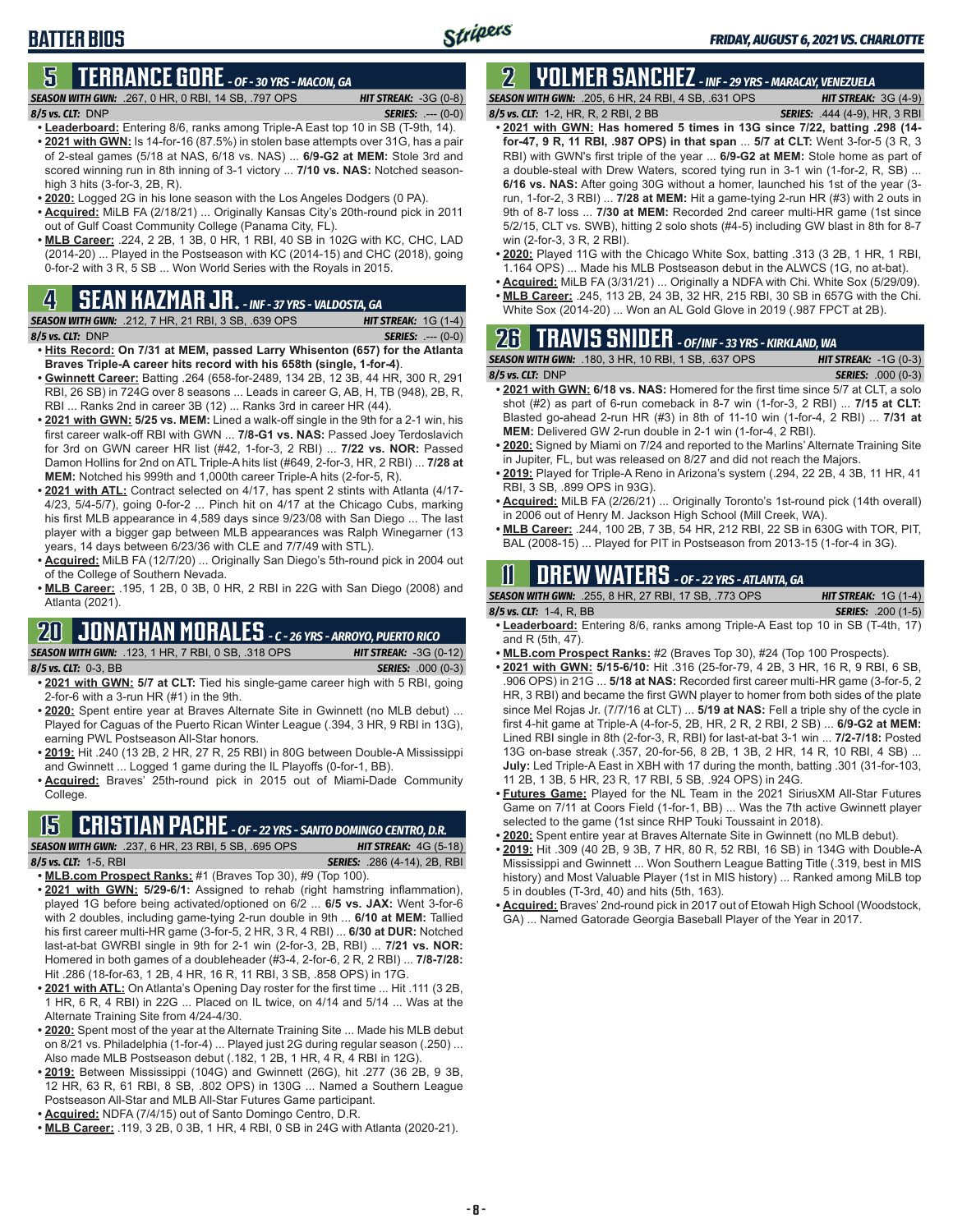### **SEASON SUMMARY**



### **TEAM HIGHS & LOWS**

| <b>OFFENSE:</b>  |  |
|------------------|--|
|                  |  |
|                  |  |
|                  |  |
|                  |  |
|                  |  |
|                  |  |
|                  |  |
|                  |  |
|                  |  |
|                  |  |
|                  |  |
|                  |  |
|                  |  |
|                  |  |
|                  |  |
|                  |  |
|                  |  |
| <b>PITCHING:</b> |  |
|                  |  |
|                  |  |
|                  |  |
|                  |  |
|                  |  |
|                  |  |
|                  |  |
|                  |  |
|                  |  |
|                  |  |
|                  |  |
| <b>DEFENSE:</b>  |  |

#### **DEFENSE:**

| Most Double Plays Turned, Game  3 (5x, last: 7/16 at Charlotte) |  |
|-----------------------------------------------------------------|--|
|                                                                 |  |
|                                                                 |  |
|                                                                 |  |
|                                                                 |  |
|                                                                 |  |

## **TEAM MISCELLANEOUS**

| Largest Blown Lead (Loss)3 Runs (4x, last: 8/6 vs. Charlotte, 5-2, 6-10) |  |
|--------------------------------------------------------------------------|--|
|                                                                          |  |
| Longest Game, Time……………………………………………………4:26 (5/4 at Charlotte)            |  |
|                                                                          |  |
|                                                                          |  |
|                                                                          |  |
|                                                                          |  |
|                                                                          |  |
|                                                                          |  |
|                                                                          |  |

### **INDIVIDUAL HIGHS & LOWS**

| <b>HITTING (GAME):</b> |  |
|------------------------|--|
|                        |  |
|                        |  |
|                        |  |
|                        |  |
|                        |  |
|                        |  |
|                        |  |
|                        |  |
|                        |  |
|                        |  |
|                        |  |
|                        |  |
|                        |  |
|                        |  |

#### **PITCHING (GAME):**

#### **DEFENSE (GAME):**

### **STREAKS**

#### **OFFENSIVE (LONGEST IN 2021 ONLY):**

#### **PITCHING (LONGEST IN 2021 ONLY):**

### **LAST TIME IT HAPPENED (GWINNETT REGULAR-SEASON HISTORY)**

#### **INDIVIDUAL OFFENSE:**

|                             | Homers, Both Sides of Plate  Drew Waters (5/18/21 at Nashville)            |
|-----------------------------|----------------------------------------------------------------------------|
|                             |                                                                            |
|                             |                                                                            |
|                             | Back-to-Back-to-Back Homers  Arcia/Camargo/Demeritte (5/8/21 at Charlotte) |
|                             |                                                                            |
|                             |                                                                            |
|                             |                                                                            |
|                             |                                                                            |
|                             |                                                                            |
|                             |                                                                            |
|                             |                                                                            |
|                             |                                                                            |
|                             |                                                                            |
|                             |                                                                            |
| <b>INDIVIDUAL PITCHING:</b> |                                                                            |
|                             |                                                                            |

| 9.0-Inning No-Hitter (Solo)Todd Redmond (5/28/10 at Louisville)                 |  |
|---------------------------------------------------------------------------------|--|
| 9.0-Inning No-Hitter (Comb.)  Wooten/Marksberry/Ramirez (6/30/16 at Louisville) |  |
|                                                                                 |  |
|                                                                                 |  |
|                                                                                 |  |
| 21 Consecutive Saves Converted Jairo Asencio (9/6/09-8/8/11)                    |  |
| 25.0-Inning Scoreless Streak Stephen Marek, 25.1 IP (6/6/10-8/2/10)             |  |
|                                                                                 |  |

#### **TEAM OFFENSE:**

| <b>TEAM PITCHING:</b> |  |
|-----------------------|--|
|                       |  |
|                       |  |
|                       |  |
|                       |  |
|                       |  |
|                       |  |
|                       |  |
|                       |  |
| TEAM BEFEMAE.         |  |

#### **TEAM DEFENSE:**

| Turn a Triple Play 6/5/21 vs. Jacksonville (Camargo-Kipnis-Snider) |  |
|--------------------------------------------------------------------|--|
|                                                                    |  |

| <b>TEAM MISCELLANEOUS:</b> |  |
|----------------------------|--|
|                            |  |
|                            |  |